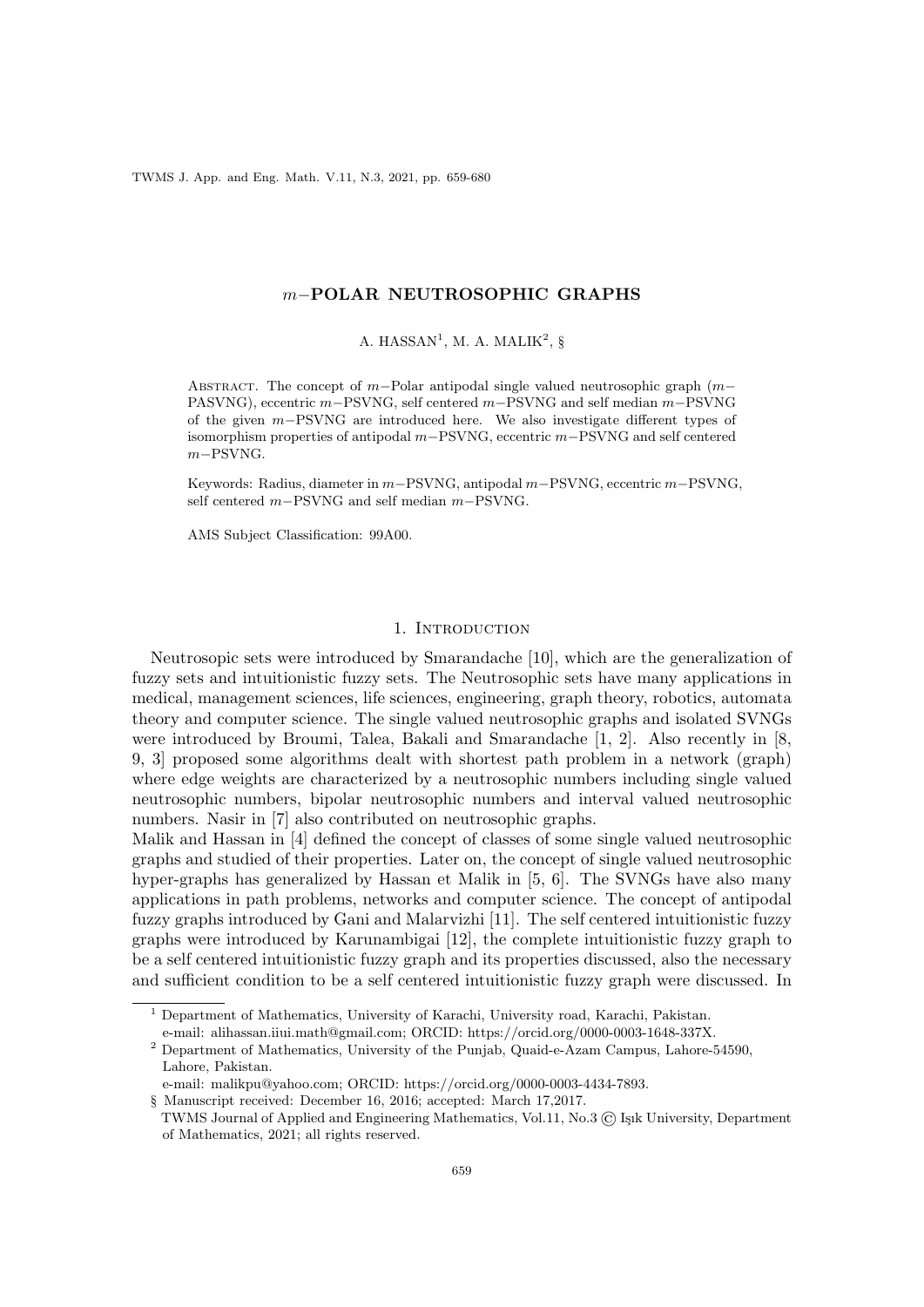this paper, we introduce new classes of SVNGs, antipodal SVNGs, eccentric SVNGs, self centered and self median SVNGs.

#### 2. Preliminary

In this section we recall some basic concepts on SVNG and let  $G$  denotes SVNG and and  $G^* = (V, E)$  denotes underlying crisp graph.

**Definition 2.1.** [10] Let X be a space of points (objects) with generic elements in X denoted by x; then the neutrosophic set A (NS A) is an object having the form  $A =$  ${ < x : T_A(x), I_A(x), F_A(x) > , x \in X}$ , where the functions  $T, I, F: X \rightarrow ]-0, 1^+[$  define respectively the truth-membership function, an indeterminacy-membership function, and a falsity-membership function of the element  $x \in X$  to the set A with the condition  $-0 \leq$  $T_A(x) + I_A(x) + F_A(x) \leq 3^+$ . The functions  $T_A(x)$ ,  $I_A(x)$  and  $F_A(x)$  are real standard or nonstandard subsets of  $\vert$ <sup>-</sup>0, 1<sup>+</sup>[.

Since it is difficult to apply NSs to practical problems, Wang et al. introduced the concept of a SVNS, which is an instance of a NS and can be used in real scientific and engineering applications.

**Definition 2.2.** [10] Let X be a space of points (objects) with generic elements in X denoted by x. A single valued neutrosophic set  $A$  (SVNS  $A$ ) is characterized by truthmembership function  $T_A$ , an indeterminacy-membership function  $I_A$  and a falsity-membership function  $F_A$ . For each point  $x \in X$   $T_A(x)$ ,  $I_A(x)$ ,  $F_A(x) \in [0,1]$ . A SVNS A can be written as  $A = \{ \langle x : T_A(x), I_A(x), F_A(x) \rangle, x \in X \}$ . And for every  $x \in X$ ;  $0 \le$  $T_A(x) + I_A(x) + F_A(x) \leq 3.$ 

**Definition 2.3.** [1] The single valued neutrosophic graph (SVNG) is a pair  $G = (C, D)$ of  $G^* = (V, E)$ , where C is SVNS on V and D is SVNS on E such that

$$
T_D(\alpha, \beta) \le \min(T_C(\alpha), T_C(\beta))
$$
  
\n
$$
I_D(\alpha, \beta) \ge \max(I_C(\alpha), I_C(\beta))
$$
  
\n
$$
F_D(\alpha, \beta) \ge \max(F_C(\alpha), F_C(\beta))
$$

whenever

$$
0 \le T_D(\alpha, \beta) + I_D(\alpha, \beta) + F_D(\alpha, \beta) \le 3
$$
  

$$
\forall \alpha, \beta \in V. \text{ The SVMG } G = (C, D) \text{ is said to be complete (strong) SVMG, if}
$$
  

$$
T_D(x, y) = \min(T_C(x), T_C(y))
$$

$$
I_D(x, y) = \max(I_C(x), I_C(y))
$$
  

$$
F_D(x, y) = \max(F_C(x), F_C(y))
$$

 $\forall x, y \in V(\forall (x, y) \in E)$ . The order of G, which is denoted by  $O(G)$ , is defined by

$$
O(G) = (O_T(G), O_I(G), O_F(G)),
$$

where

$$
O_T(G) = \sum_{\alpha \in V} T_C(\alpha), \ O_I(G) = \sum_{\alpha \in V} I_C(\alpha), \ O_F(G) = \sum_{\alpha \in V} F_C(\alpha).
$$

The size of G, which is denoted  $S(G)$ , is defined by

$$
S(G) = (S_T(G), S_I(G), S_F(G)),
$$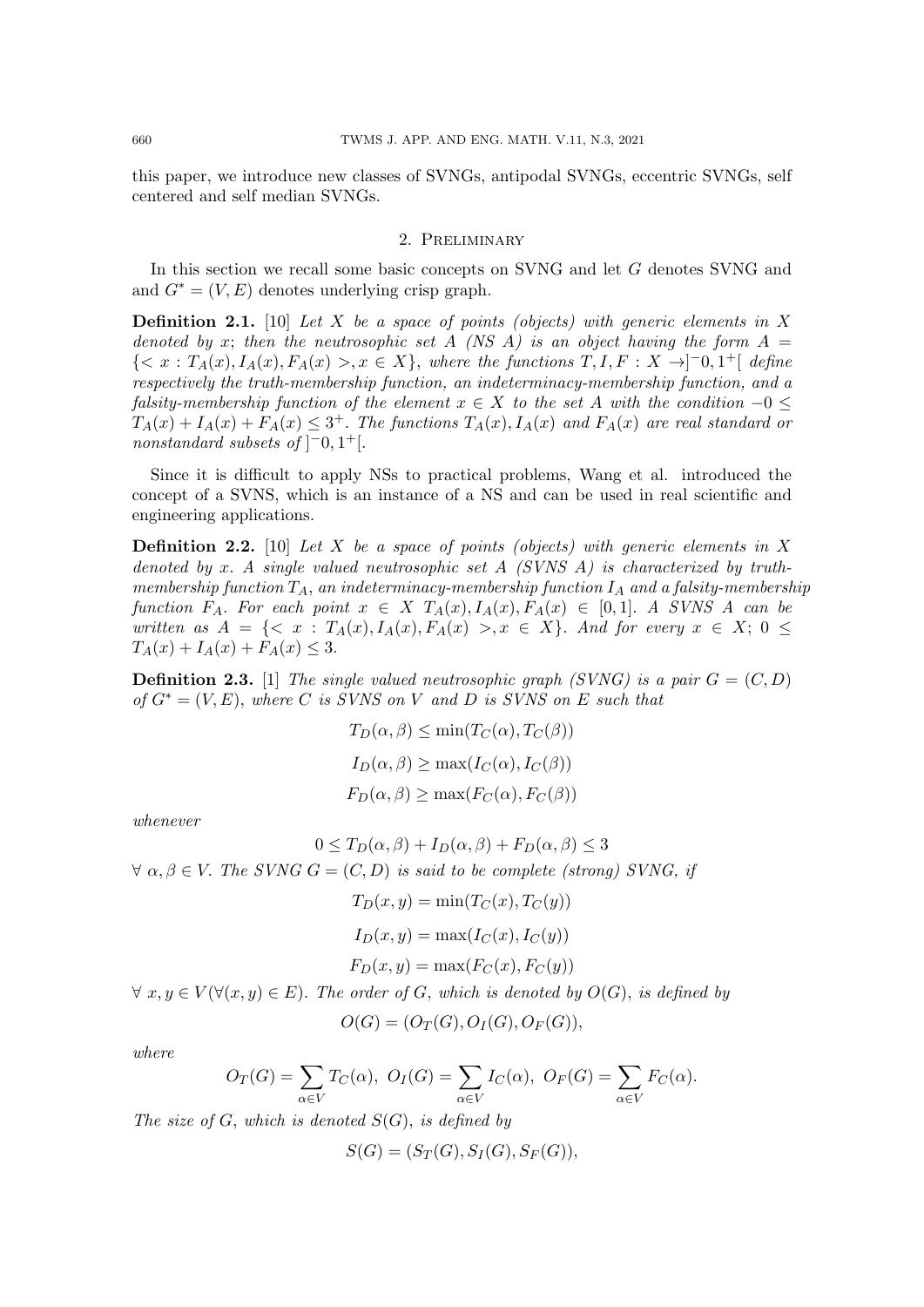where

$$
S_T(G) = \sum_{\substack{(\alpha,\beta)\in E\\ \alpha\neq\beta}} T_D(\alpha,\beta), \ S_I(G) = \sum_{\substack{(\alpha,\beta)\in E\\ \alpha\neq\beta}} I_D(\alpha,\beta), \ S_F(G) = \sum_{\substack{(\alpha,\beta)\in E\\ \alpha\neq\beta}} F_D(\alpha,\beta).
$$

The degree of a vertex  $\alpha$  in G, which is denoted by  $d_G(\alpha)$ , is defined by

$$
d_G(\alpha) = (d_T(\alpha), d_I(\alpha), d_F(\alpha)),
$$

where

$$
d_T(\alpha) = \sum_{\substack{(\alpha,\beta) \in E \\ \alpha \neq \beta}} T_D(\alpha,\beta), \ d_I(\alpha) = \sum_{\substack{(\alpha,\beta) \in E \\ \alpha \neq \beta}} I_D(\alpha,\beta), \ d_F(\alpha) = \sum_{\substack{(\alpha,\beta) \in E \\ \alpha \neq \beta}} F_D(\alpha,\beta).
$$

**Definition 2.4.** [1] The Partial single valued neutrosophic subgraph of SVNG  $G = (C, D)$ on  $G^* = (V, E)$  is a SVNG  $H = (C', D'), i$ (1)  $C' \subseteq C$ , that is  $\forall x \in V$ 

$$
T_{C'}(x) \le T_C(x), \ I_{C'}(x) \ge I_C(x), \ F_{C'}(x) \ge F_C(x).
$$

(2)  $D' \subseteq D$ , that is  $\forall (\alpha, \beta) \in E$ 

$$
T_{D'}(\alpha,\beta) \le T_D(\alpha,\beta), \ I_{D'}(\alpha,\beta) \ge I_D(\alpha,\beta), \ F_{D'}(\alpha,\beta) \ge F_D(\alpha,\beta).
$$

The single valued neutrosophic subgraph of SVNG  $G = (C, D)$  of  $G^* = (V, E)$  is a SVNG  $H=(C^{\overline{\prime}},D^{\prime})$  on a  $H^*=(V^{\prime},E^{\prime})$ , such that (1)  $C' = C$ , that is  $\forall x \in V' \subseteq V$ , with

$$
T_{C'}(x) = T_C(x), I_{C'}(x) = I_C(x), F_{C'}(x) = F_C(x).
$$

(2)  $D' = D$ , that is  $\forall (\alpha, \beta) \in E' \subseteq E$ , with

$$
T_{D'}(\alpha,\beta) = T_D(\alpha,\beta), \ I_{D'}(\alpha,\beta) = I_D(\alpha,\beta), \ F_{D'}(\alpha,\beta) = F_D(\alpha,\beta).
$$

**Definition 2.5.** [1] A path P in a SVNG  $G = (C, D)$  is  $P : v_1, v_2, v_3, \ldots, v_n$  such that  $T_D(v_i, v_{i+1}) > 0, I_D(v_i, v_{i+1}) > 0, F_D(v_i, v_{i+1}) > 0$  for  $1 \le i \le n$ . The SVNG G is said to be a connected, if there is at least one path between every pair of vertices, else G is disconnected.

# 3. The classes of SVNGs or 1-PSVNGs

In this section we discuss the antipodal SVNGs, eccentric SVNGs, self centered SVNGs and self median SVNGs.

**Definition 3.1.** Let  $G_1 = (C_1, D_1)$  and  $G_2 = (C_2, D_2)$  be two SVNGs of  $G_1^* = (V_1, E_1)$ and  $G_2^* = (V_2, E_2)$ , respectively. The homomorphism  $\chi : V_1 \to V_2$  is a mapping from  $V_1$ into  $V_2$  satisfying following conditions

$$
T_{C_1}(p) \leq T_{C_2}(\chi(p)), \ I_{C_1}(p) \geq I_{C_2}(\chi(p)), \ F_{C_1}(p) \geq F_{C_2}(\chi(p))
$$

 $\forall p \in V_1$ .

$$
T_{D_1}(p,q) \le T_{D_2}(\chi(p),\chi(q)), \ I_{D_1}(p,q) \ge I_{D_2}(\chi(p),\chi(q)), \ F_{D_1}(p,q) \ge F_{D_2}(\chi(p),\chi(q))
$$

 $\forall (p,q) \in E_1$ . The weak isomorphism  $v: V_1 \to V_2$  is a bijective homomorphism from  $V_1$ into  $V_2$  satisfying following conditions

$$
T_{C_1}(p) = T_{C_2}(v(p)), \ I_{C_1}(p) = I_{C_2}(v(p)), \ F_{C_1}(p) = F_{C_2}(v(p))
$$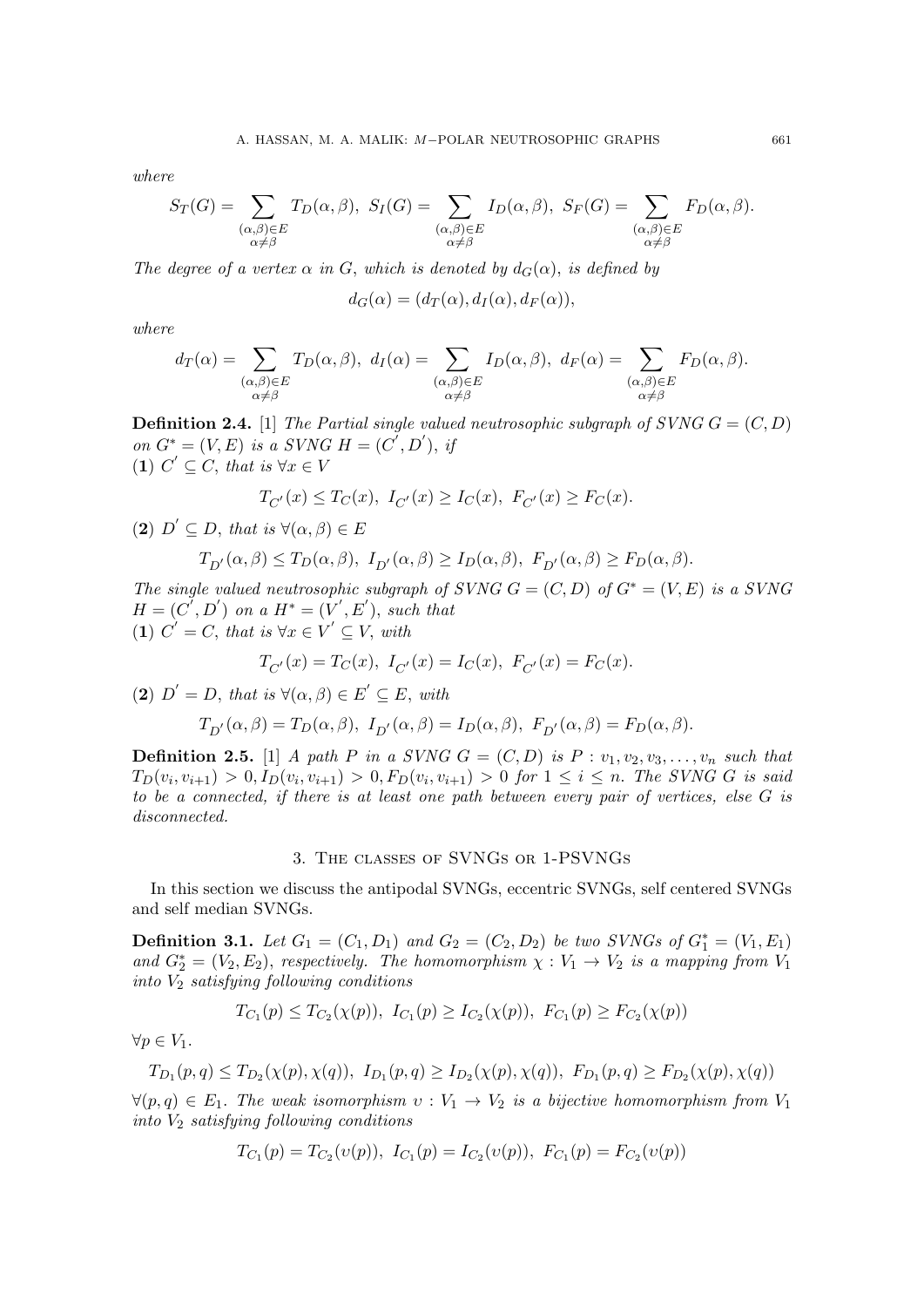$\forall p \in V_1$ . The co-weak isomorphism  $\kappa : V_1 \to V_2$  is a bijective homomorphism from  $V_1$  into  $V_2$  satisfying following conditions

$$
T_{D_1}(p,q) = T_{D_2}(\kappa(p), \kappa(q)), \ I_{D_1}(p,q) = I_{D_2}(\kappa(p), \kappa(q)), \ F_{D_1}(p,q) = F_{D_2}(\kappa(p), \kappa(q))
$$

 $\forall (p,q) \in E_1$ . An isomorphism  $\psi : V_1 \to V_2$  is a bijective homomorphism from  $V_1$  into  $V_2$ satisfying following conditions

$$
T_{C_1}(p) = T_{C_2}(\psi(p)), I_{C_1}(p) = I_{C_2}(v(p)), F_{C_1}(p) = F_{C_2}(\psi(p))
$$

 $\forall p \in V_1.$ 

$$
T_{D_1}(p,q) = T_{D_2}(\psi(p), \psi(q)), \ I_{D_1}(p,q) = I_{D_2}(\psi(p), \psi(q)), \ F_{D_1}(p,q) = F_{D_2}(\psi(p), \psi(q))
$$
  

$$
\forall (p,q) \in E_1.
$$

Remark 3.1. One can see the following.

- (1) The weak isomorphism between two SVNGs preserves the orders.
- (2) The weak isomorphism between SVNGs is a partial order relation.
- (3) The co-weak isomorphism between two SVNGs preserves the sizes.
- (4) The co-weak isomorphism between SVNGs is a partial order relation.
- (5) The isomorphism between two SVNGs is an equivalence relation.
- (6) The isomorphism between two SVNGs preserves the orders and sizes.
- (7) The isomorphism between two SVNGs preserves the degrees of their vertices's.

**Definition 3.2.** Let  $G = (C, D)$  be a SVNG of  $G^*$ . The strength of connectedness between x and y in V, which is denoted by  $S_D^{\infty}(x, y)$ , is defined by

$$
S^{\infty}_D(x,y)=(T^{\infty}_D(x,y),I^{\infty}_D(x,y),F^{\infty}_D(x,y)),
$$

where

$$
T_D^{\infty}(x, y) = \sup \{ T_D^k(x, y) : k = 1, 2, \dots, n \},
$$

$$
T_D^{\infty}(x, y) = \sup \{ T_D(x, v_1) \land \dots \land T_D(v_{k-1}, y) : x, v_1, v_2, \dots, v_{k-1}, y \in V, k = 1, 2, \dots, n \},
$$
  
\n
$$
I_D^{\infty}(x, y) = \inf \{ I_D^k(x, y) : k = 1, 2, \dots, n \},
$$
  
\n
$$
I_D^{\infty}(x, y) = \inf \{ I_D(x, v_1) \lor \dots \lor I_D(v_{k-1}, y) : x, v_1, v_2, \dots, v_{k-1}, y \in V, k = 1, 2, \dots, n \}
$$
  
\n
$$
F_D^{\infty}(x, y) = \inf \{ F_D^k(x, y) : k = 1, 2, \dots, n \},
$$

$$
F_D^{\infty}(x, y) = \inf \{ F_D(x, v_1) \vee \ldots \vee F_D(v_{k-1}, y) : x, v_1, v_2, \ldots, v_{k-1}, y \in V, k = 1, 2, \ldots, n \},
$$
  
Here  $T_D^{\infty}(x, y), I_D^{\infty}(x, y)$  and  $F_D^{\infty}(x, y)$  are called T-strength, I-strength and F-strength  
between vertices x and y in V, respectively. The length of path  $P : v_1, v_2, \ldots, v_n$ , which is

be Uveven vertices x and y in v, respectively. The length of path 
$$
F: v_1, v_2, \ldots, v_n
$$
, which is denoted by  $l(P)$ , is defined by  $l(P) = (l_T(P), l_T(P), l_F(P))$ , where\n
$$
n-1 \qquad n-1 \qquad n-1 \qquad n-1 \qquad n-1 \qquad n-1 \qquad n-1 \qquad n-1 \qquad n-1 \qquad n-1 \qquad n-1 \qquad n-1 \qquad n-1 \qquad n-1 \qquad n-1 \qquad n-1 \qquad n-1 \qquad n-1 \qquad n-1 \qquad n-1 \qquad n-1 \qquad n-1 \qquad n-1 \qquad n-1 \qquad n-1 \qquad n-1 \qquad n-1 \qquad n-1 \qquad n-1 \qquad n-1 \qquad n-1 \qquad n-1 \qquad n-1 \qquad n-1 \qquad n-1 \qquad n-1 \qquad n-1 \qquad n-1 \qquad n-1 \qquad n-1 \qquad n-1 \qquad n-1 \qquad n-1 \qquad n-1 \qquad n-1 \qquad n-1 \qquad n-1 \qquad n-1 \qquad n-1 \qquad n-1 \qquad n-1 \qquad n-1 \qquad n-1 \qquad n-1 \qquad n-1 \qquad n-1 \qquad n-1 \qquad n-1 \qquad n-1 \qquad n-1 \qquad n-1 \qquad n-1 \qquad n-1 \qquad n-1 \qquad n-1 \qquad n-1 \qquad n-1 \qquad n-1 \qquad n-1 \qquad n-1 \qquad n-1 \qquad n-1 \qquad n-1 \qquad n-1 \qquad n-1 \qquad n-1 \qquad n-1 \qquad n-1 \qquad n-1 \qquad n-1 \qquad n-1 \qquad n-1 \qquad n-1 \qquad n-1 \qquad n-1 \qquad n-1 \qquad n-1 \qquad n-1 \qquad n-1 \qquad n-1 \qquad n-1 \qquad n-1 \qquad n-1 \qquad n-1 \qquad n-1 \qquad n-1 \qquad n-1 \qquad n-1 \qquad n-1 \qquad n-1 \qquad n-1 \qquad n-1 \qquad n-1 \qquad n-1 \qquad n-1 \qquad n-1 \qquad n-1 \qquad n-1 \qquad n-1 \qquad n-1 \qquad n-1 \qquad n-1 \
$$

$$
l_T(P) = \sum_{i=1}^{n-1} \frac{1}{T_D(v_i, v_{i+1})}, l_I(P) = \sum_{i=1}^{n-1} \frac{1}{T_D(v_i, v_{i+1})}, l_F(P) = \sum_{i=1}^{n-1} \frac{1}{F_D(v_i, v_{i+1})}.
$$

where  $l_T(P), l_I(P)$  and  $l_F(P)$  are called the T-length, I-length and F-length of path P, respectively. The distance between two vertices  $\alpha$  and  $\beta$  in V, which is denoted by  $\delta(\alpha, \beta)$ , is defined by

$$
\delta(\alpha, \beta) = (\delta_T(\alpha, \beta), \delta_I(\alpha, \beta), \delta_F(\alpha, \beta)),
$$

where

$$
\delta_T(\alpha, \beta) = \min(l_T(P)), \ \delta_I(\alpha, \beta) = \min(l_I(P)), \ \delta_F(\alpha, \beta) = \min(l_F(P)),
$$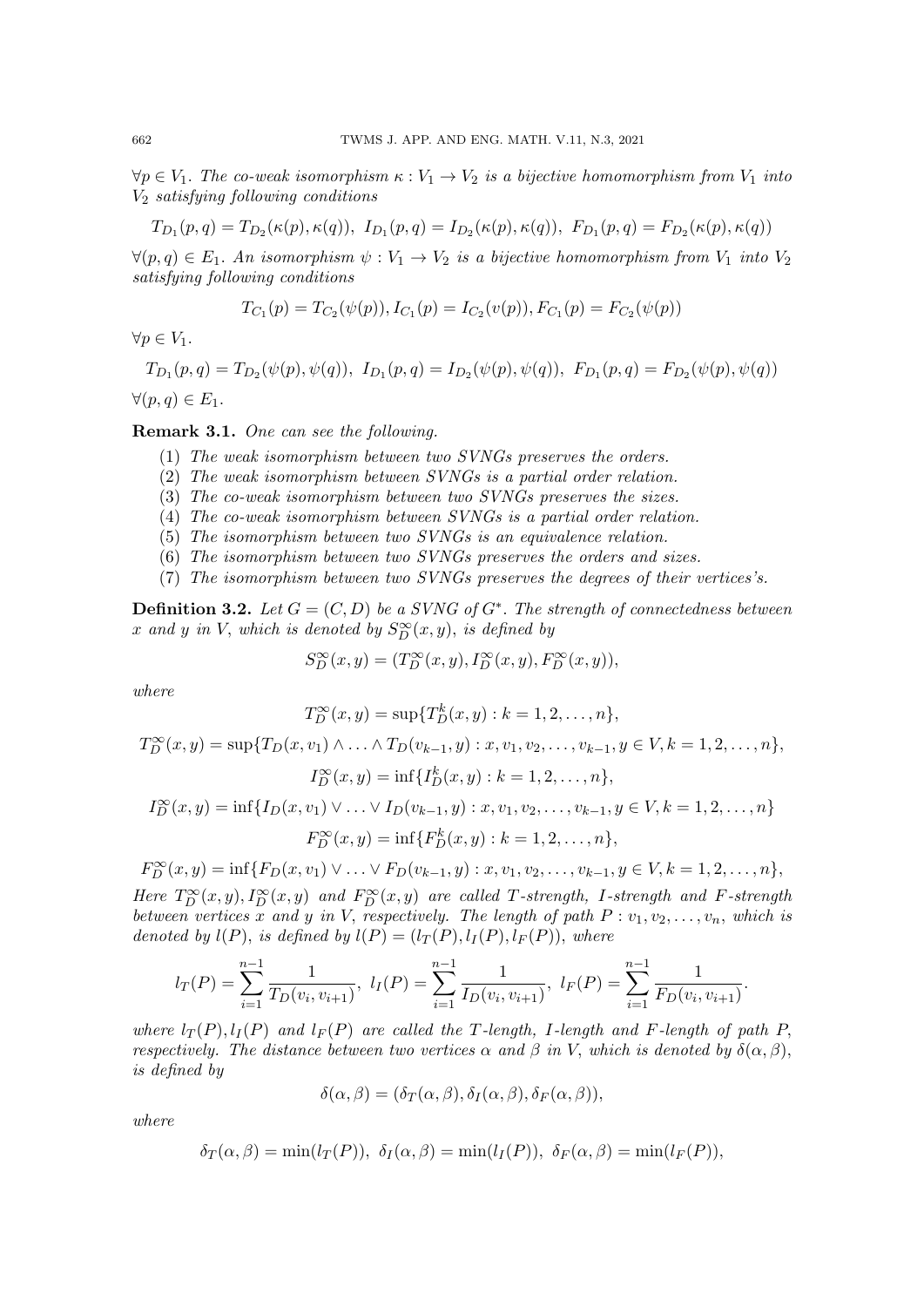

Figure 1. SVNG

where  $\delta_T(\alpha, \beta)$ ,  $\delta_T(\alpha, \beta)$  and  $\delta_T(\alpha, \beta)$  are called the T-distance, I-distance and F-distance of any path  $\alpha - \beta$ , respectively. The eccentricity of  $v_i \in V$ , which is denoted by is  $e(v_i)$ , is defined by  $e(v_i) = (e_T(v_i), e_I(v_i), e_F(v_i)),$  where

$$
e_T(v_i) = \max\{\delta_T(v_i, v_j) : v_j \in V, v_i \neq v_j\}
$$
  
\n
$$
e_I(v_i) = \min\{\delta_I(v_i, v_j) : v_j \in V, v_i \neq v_j\}
$$
  
\n
$$
e_F(v_i) = \min\{\delta_F(v_i, v_j) : v_j \in V, v_i \neq v_j\}
$$

where  $e_T(v_i)$ ,  $e_I(v_i)$  and  $e_F(v_i)$  are called the T-eccentricity, I-eccentricity and F-eccentricity of vertex  $v_i$ , respectively. The radius of  $G$ , which is denoted by  $r(G)$ , is defined by  $r(G) = (r_T(G), r_I(G), r_F(G)),$  where

$$
r_T(G) = \min\{e_T(v_i) : v_i \in V\}
$$

$$
r_I(G) = \min\{e_I(v_i) : v_i \in V\}
$$

$$
r_F(G) = \min\{e_F(v_i) : v_i \in V\}
$$

where  $r_T(G), r_I(G)$  and  $r_F(G)$  are called the T-radius, I-radius and F-radius of graph G, respectively. The diameter of G, which is denoted by  $d(G)$ , is defined by  $d(G) =$  $(d_T(G), d_I(G), d_F(G))$ , where

$$
d_T(G) = \max\{e_T(v_i) : v_i \in V\}
$$
  

$$
d_I(G) = \max\{e_I(v_i) : v_i \in V\}
$$
  

$$
d_F(G) = \max\{e_F(v_i) : v_i \in V\}
$$

where  $d_T(G)$ ,  $d_I(G)$  and  $d_F(G)$  are called the T-diameter, I-diameter and F-diameter of graph G, respectively.

**Definition 3.3.** An antipodal single valued neutrosophic graph (ASVNG)  $A(G) = (Q, R)$ of a SVNG  $G = (A, B)$  is the SVNG, such that (a)  $Q = A$  on V. (b) If  $\delta(p, q) = d(G)$ , then

(i) If p and q are adjacent in G, then  $R = B$  on E.

(ii) If p and q are not adjacent in  $G$ , then

$$
T_R(p,q) = \min(T_A(p), T_A(q))
$$
  
\n
$$
I_R(p,q) = \max(I_A(p), I_A(q))
$$
  
\n
$$
F_R(p,q) = \max(F_A(p), F_A(q))
$$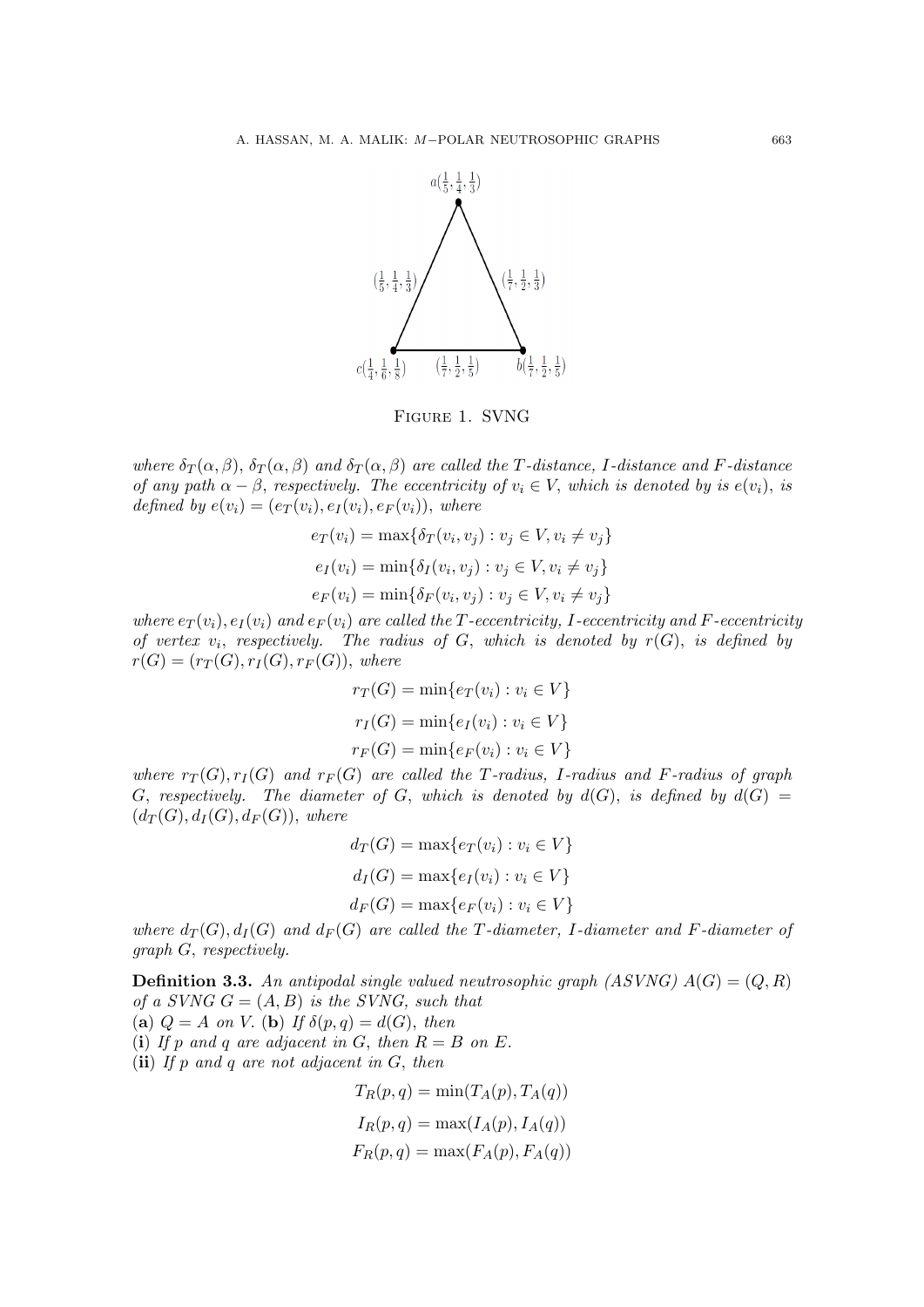

Figure 2. Antipodal SVNG

**Example 3.1.** Consider the SVNG  $G = (A, B)$  of  $G^* = (V, E)$ , which is shown in Figure 1. Then by routine calculations,  $\delta(a, b) = (7, 2, 3), \delta(a, c) = (5, 4, 3), \delta(b, c) = (7, 2, 5),$  $e(a) = (7, 2, 3), e(b) = (7, 2, 3), e(c) = (7, 2, 3), d(G) = (7, 2, 3) = \delta(a, b).$  Hence an ASVNG  $A(G) = (Q, R)$ , which is shown in Figure 2.

**Definition 3.4.** An eccentric SVNG  $G_e = (P, Q)$  of a SVNG  $G = (A, B)$  is the SVNG, such that

(a)  $P = A$  on V. (b) If

$$
\delta_T(p,q) = \min(e_T(p), e_T(q))
$$
  

$$
\delta_I(p,q) = \max(e_I(p), e_I(q))
$$
  

$$
\delta_F(p,q) = \max(e_F(p), e_F(q))
$$

then

(i) If p and q are neighbors in G, then  $Q = B$  on E.

(ii) If p and q are not neighbors in  $G$ , then

$$
T_Q(p,q) = \min(T_A(p), T_A(q))
$$
  
\n
$$
I_Q(p,q) = \max(I_A(p), I_A(q))
$$
  
\n
$$
F_Q(p,q) = \max(F_A(p), F_A(q))
$$

(c) else  $Q = Q = (0, 0, 0)$ .

**Example 3.2.** Consider the SVNG  $G = (A, B)$  of  $G^* = (V, E)$ , which is given in Example 3.1. Then by calculations,  $\delta(a, b) = (7, 2, 3), \delta(a, c) = (5, 4, 3), \delta(b, c) = (7, 2, 5),$  $e(a) = (7, 2, 3), e(b) = (7, 2, 3), e(c) = (7, 2, 3), d(G) = (7, 2, 3) = \delta(a, b)$  here,  $\delta_T(a, b) =$  $7 = \min(e_T(a), e_T(b)), \ \delta_I(a, b) = 2 = \max(e_I(a), e_I(b)), \ \delta_F(a, b) = 3 = \max(e_F(a), e_F(b)),$  $\delta_F(a,c) = 3 = \max(e_F(a), e_F(c)), \ \delta_T(b,c) = 7 = \min(e_T(b), e_T(c)), \ \delta_I(b,c) = 2 =$  $\max(e_I(b), e_I(c))$ . The ESVNG is shown in Figure 3.

Proposition 3.1. The ASVNG of the SVNG is the generalization of antipodal fuzzy graph of fuzzy graph and antipodal intuitionistic fuzzy graph of intuitionistic fuzzy graph.

Proposition 3.2. The ESVNG of SVNG is the generalization of eccentric fuzzy graph of fuzzy graph and eccentric intuitionistic fuzzy graph of intuitionistic fuzzy graph.

**Proposition 3.3.**  $A(G)$  is always a single valued neutrosophic subgraph of  $G_e$ . Further  $A(G)$  and  $G_e$  are same, whenever  $G = (A, B)$  be a complete SVNG.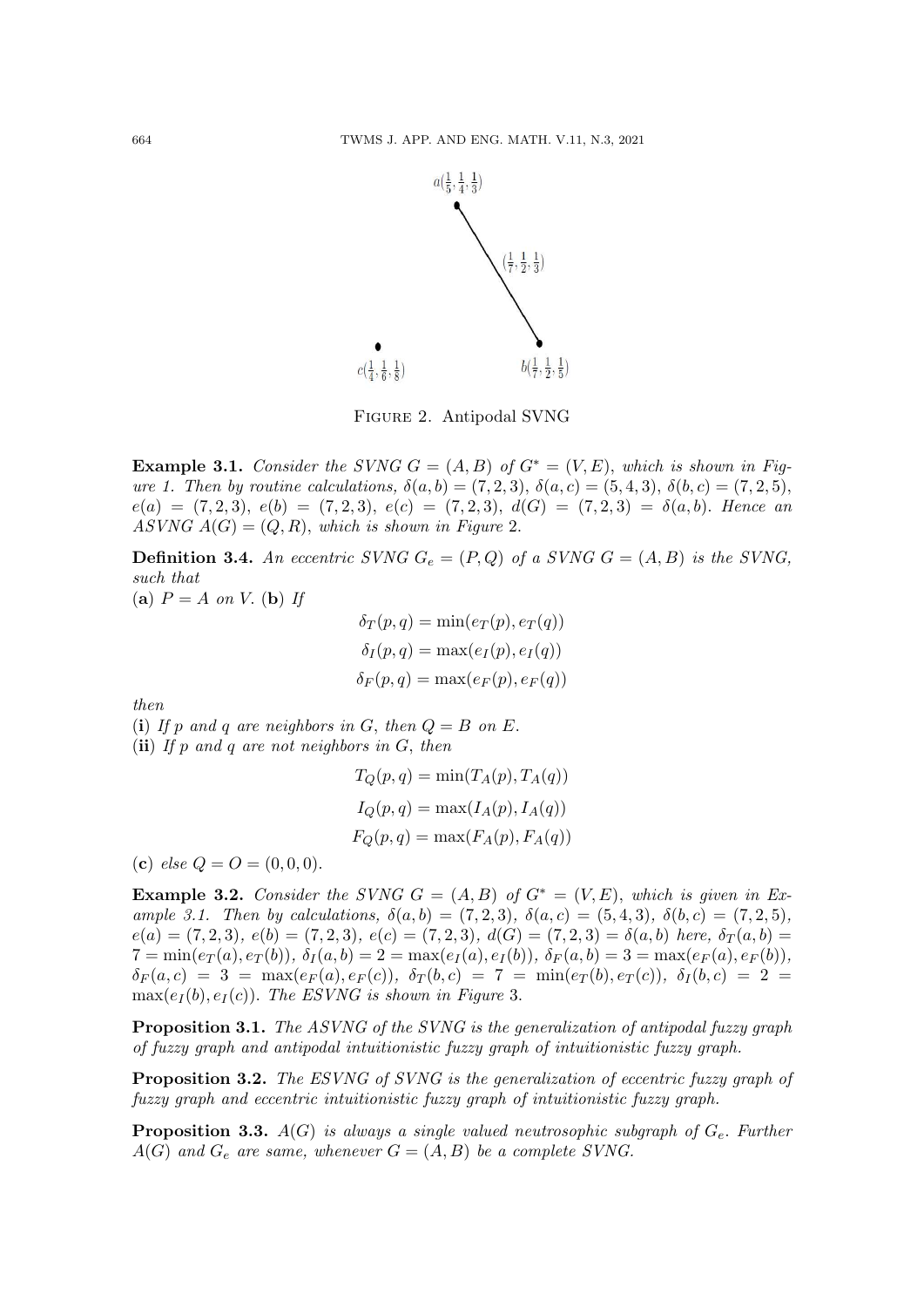

Figure 3. Eccentric SVNG

**Definition 3.5.** The connected SVNG  $G = (A, B)$  is distance regular SVNG, whenever  $\delta(x, y) = k = (k_1, k_2, k_3)$ 

 $\forall x, y \in V.$ 

**Proposition 3.4.** If  $G = (A, B)$ , is distance regular SVNG, then G is single valued neutrosophic spanning subgraph of  $A(G)$ , such that  $A(G)$  is same as  $G_e$ .

**Theorem 3.1.** If  $G = (A, B)$  be a complete SVNG, then G and  $A(G)$  are isomorphic.

*Proof.* Since A is constant function, that is  $A(x) = c = (c_1, c_2, c_3)$  where  $c_1, c_2$  and  $c_3$  are constants, hence we get  $\delta(p,q) = d = (d_1, d_2, d_3)$  for all  $p, q \in V$ , therefore eccentricity of  $G e(p) = d = (d_1, d_2, d_3)$  for all  $p \in V$ . Hence  $d(G) = d = (d_1, d_2, d_3) = \delta(p, q)$  for all  $p \in V$ . Thus adjacency between every two vertices in  $A(G)$  such that (i)  $Q = A$  on V. (ii) Since p and q are neighbors in G, hence  $R = B$  on E. Therefore G is isomorphic to  $A(G)$ .  $\Box$ 

**Theorem 3.2.** Let  $G = (A, B)$  be a connected SVNG, then ASVNG  $A(G)$  is subgraph of G.

*Proof.* Since by the definition of ASVNG,  $A(G)$  and G have same vertex set, such that (i)  $Q = A$  on V. (ii) If  $\delta(p,q) = d(G)$ , then (a) If p and q are adjacent in G, then  $R = B$ on E. (b) If p and q are not adjacent in G, then  $T_R(p,q) = \min(T_A(p), T_A(q)), I_R(p,q) =$  $\max(I_A(p), I_A(q))$  and  $F_R(p, q) = \max(F_A(p), F_A(q)).$ 

**Theorem 3.3.** If  $G_1 = (A_1, B_1)$  and  $G_2 = (A_2, B_2)$  are isomorphic, then so  $A(G_1)$  and  $A(G_2)$ .

*Proof.* By hypothesis there is an isomorphism  $f$  between them, which preserves the weights of edges, so the length and distance will be preserved. Hence if vertex  $\alpha$  has maximum T-eccentricity, minimum I-eccentricity and minimum F-eccentricity in  $G_1$ , then  $f(\alpha)$  has maximum T-eccentricity, minimum I-eccentricity and minimum  $F$ -eccentricity in  $G_2$ , so  $G_1$  and  $G_2$  will have same diameter. If distance between  $\alpha$  and  $\beta$  is  $k = (k_1, k_2, k_3)$  in  $G_1$ , then  $f(\alpha)$  and  $f(\beta)$  will also have their distance as  $k = (k_1, k_2, k_3)$  in  $G_2$ , f is a bijective function between  $A(G_1)$  and  $A(G_2)$  with  $Q_1(\alpha) = A_1(\alpha) = A_2(\alpha) = Q_2(\alpha)$  for all  $\alpha \in V_1$ and (i) If  $\alpha$  and  $\beta$  are adjacent in  $E_1$ , then  $R_1 = B_1$ . (ii) If  $\alpha$  and  $\beta$  are not adjacent in  $E_1$ , then  $T_{R_1}(\alpha, \beta) = \min(T_{A_1}(\alpha), T_{A_1}(\beta)), I_{R_1}(\alpha, \beta) = \max(I_{A_1}(\alpha), I_{A_1}(\beta))$  and  $F_{R_1}(\alpha, \beta) =$  $\max(F_{A_1}(\alpha), F_{A_1}(\beta))$  as  $f: G_1 \to G_2$  is an isomorphism, then  $\alpha$  and  $\beta$  are adjacent in  $E_1$ , then  $R_1(\alpha, \beta) = B_2(f(\alpha), f(\beta))$ , if  $\alpha$  and  $\beta$  are not adjacent in  $E_1$ , then  $T_{R_1}(\alpha, \beta) =$  $\min(f(\alpha), f(\beta)), I_{R_1}(\alpha, \beta) = \max(f(\alpha), f(\beta))$  and  $F_{R_1}(\alpha, \beta) = \max(f(\alpha), f(\beta)),$  thus we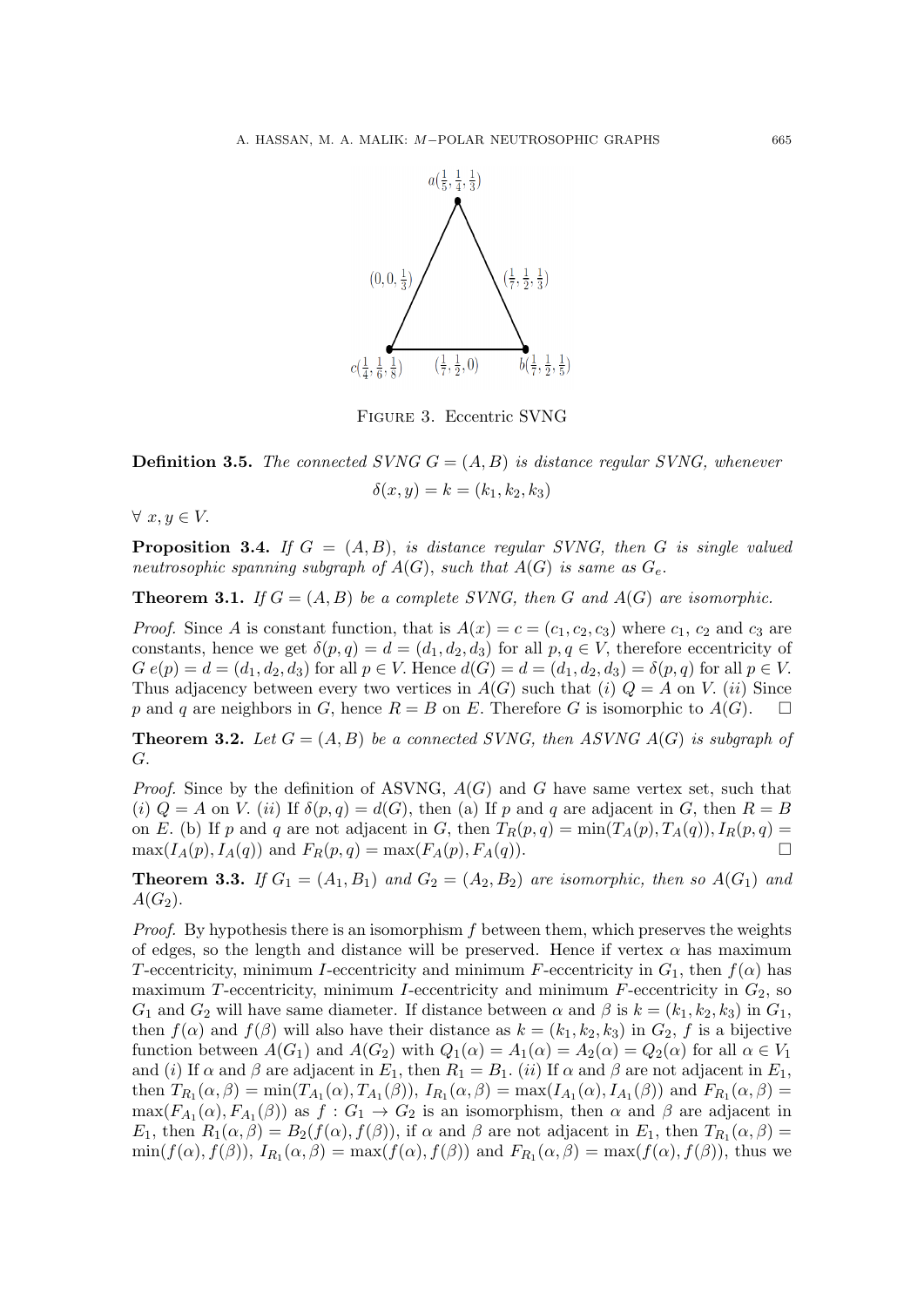conclude that  $R_1(\alpha, \beta) = R_2(f(\alpha), f(\beta))$ , so the same isomorphism f is an isomorphism between  $A(G_1)$  and  $A(G_2)$ .

**Theorem 3.4.** If  $G_1 = (A_1, B_1)$  and  $G_2 = (A_2, B_2)$  be two connected SVNGs, If  $G_1$  and  $G_2$  are co-weak isomorphic, then  $A(G_1)$  is homomorphic to  $A(G_2)$ .

*Proof.* Since  $G_1$  and  $G_2$  are co-weak isomorphic SVNGs, then there exists a bijection  $f: G_1 \to G_2$  satisfying the conditions  $T_{A_1}(\alpha) \leq T_{A_2}(f(\alpha)), I_{A_1}(\alpha) \geq I_{A_2}(f(\alpha)), F_{A_1}(\alpha) \geq$  $F_{A_2}(f(\alpha))$  for all  $\alpha \in V_1$  and  $B_1(\alpha, \beta) = B_2(f(\alpha), f(\beta))$  for all  $(\alpha, \beta) \in E_1$ , so the distance and diameters will preserved. Let  $d(G_1) = d(G_2) = k = (k_1, k_2, k_3)$  if  $u, v \in V_1$  are at a distance k in  $G_1$ , then they are made as neighbors in  $A(G_1)$ , so  $f(u), f(v) \in V_2$  are at a distance k in  $G_2$ , then they are made as neighbors in  $A(G_2)$ . If u and v are neighbors in  $G_1$ , then  $R_1(u, v) = B_1(u, v) = B_2(f(u), f(v)) = R_2(f(u), f(v))$ . If u and v are not neighbors in  $G_1$ , then  $T_{R_1}(u, v) = \min(T_{A_1}(u), T_{A_1}(v)) \leq \min(T_{A_2}(f(u)), T_{A_2}(f(v))) = T_{R_2}(f(u), f(v))$ similarly  $I_{R_1}(u, v) \geq I_{R_2}(f(u), f(v))$  and  $F_{R_1}(u, v) \geq F_{R_2}(f(u), f(v))$ . Hence  $A(G_1)$  is homomorphic to  $A(G_2)$ .

**Theorem 3.5.** If  $G_1 = (A_1, B_1)$  and  $G_2 = (A_2, B_2)$  be two complete SVNGs, then if  $G_1$ is co-weak isomorphic to  $G_2$ , then  $A(G_1)$  is co-weak isomorphic to  $A(G_2)$ .

*Proof.* Straight forward as Theorem 3.4 is proved.  $\square$ 

**Definition 3.6.** Let  $G = (A, B)$  be a SVNG, a vertex  $v_i \in V$  is said to be a central vertex if  $r(G) = e(v_i)$ . The set of all central vertices of G, is denoted by  $C(G)$ . The connected  $SVNG = (A, B)$  is said to be self centered single valued neutrosophic graph (SCSVNG), if  $r(G) = e(v_i) \ \forall v_i \in V$ .

**Example 3.3.** Consider the SVNG  $G = (A, B)$  of  $G^* = (V, E)$ , which is given in example 3.1. Then by calculations,  $\delta(a, b) = (7, 2, 3), \delta(a, c) = (5, 4, 3), \delta(b, c) = (7, 2, 5),$  $e(a) = (7, 2, 3), e(b) = (7, 2, 3), e(c) = (7, 2, 3), r(G) = (7, 2, 3) = e(a) = e(b) = e(c).$ Therefore G is a self centered SVNG.

**Definition 3.7.** A path cover of a SVNG  $G = (A, B)$  is the set Q of paths so that every vertex of G is incident to some path of Q.

**Definition 3.8.** An edge cover of a SVNG  $G = (A, B)$  is the set E of edges such that every vertex of G is incident to some edge of E.

**Theorem 3.6.** Every complete SVNG  $G = (A, B)$  is a self centered SVNG and

$$
r(G) = \left(\frac{1}{T_{Ai}}, \frac{1}{I_{Ai}}, \frac{1}{F_{Ai}}\right)
$$

where  $T_{Ai}$  is minimal,  $I_{Ai}$  and  $F_{Ai}$  are maximal.

*Proof.* Let  $v_i \in V$  such that  $T_{Ai}$  is least truth membership of vertex value in G. **Case(i)**  $\forall v_i - v_j$  paths P of length n in G for all  $v_j \in V$ .

for  $n = 1$  trivially holds, if  $n > 1$ , the T-strength of one edge  $T_{Ai}$  and therefore Tlength of a  $v_i - v_j$  path will exceed  $\frac{1}{T_{Ai}}$ , thus T-length of path  $P = l_T(P) > \frac{1}{T_A}$  $\frac{1}{T_{Ai}}, \text{ hence}$  $\delta_T(v_i, v_j) = \min(l_T(P)) = \frac{1}{T_{Ai}}$  for all  $v_j \in V$ .

**Case(ii)** Let  $v_k \neq v_i \in V$ , consider all  $v_k - v_j$  paths Q of length n in G for all  $v_j \in V$ . **Subcase(i)** Whenever  $n = 1$ , then  $T_B(v_k, v_j) = \min(T_{Ak}, T_{Ai}) \geq T_{Ai}$  since  $T_{Ai}$  is minimal, hence T-length of  $Q = l_T(Q) = \frac{1}{T_B(v_k, v_j)} \leq \frac{1}{T_A}$  $\frac{1}{T_{Ai}}$ .

**Subcase(ii)** Whenever  $n = 2$ , then  $l_T(Q) = \frac{1}{T_B(v_k, v_{k+1})} + \frac{1}{T_B(v_{k+1}, v_j)} \leq \frac{2}{T_A}$  $\frac{2}{T_{Ai}}$  since  $T_{Ai}$  is minimal.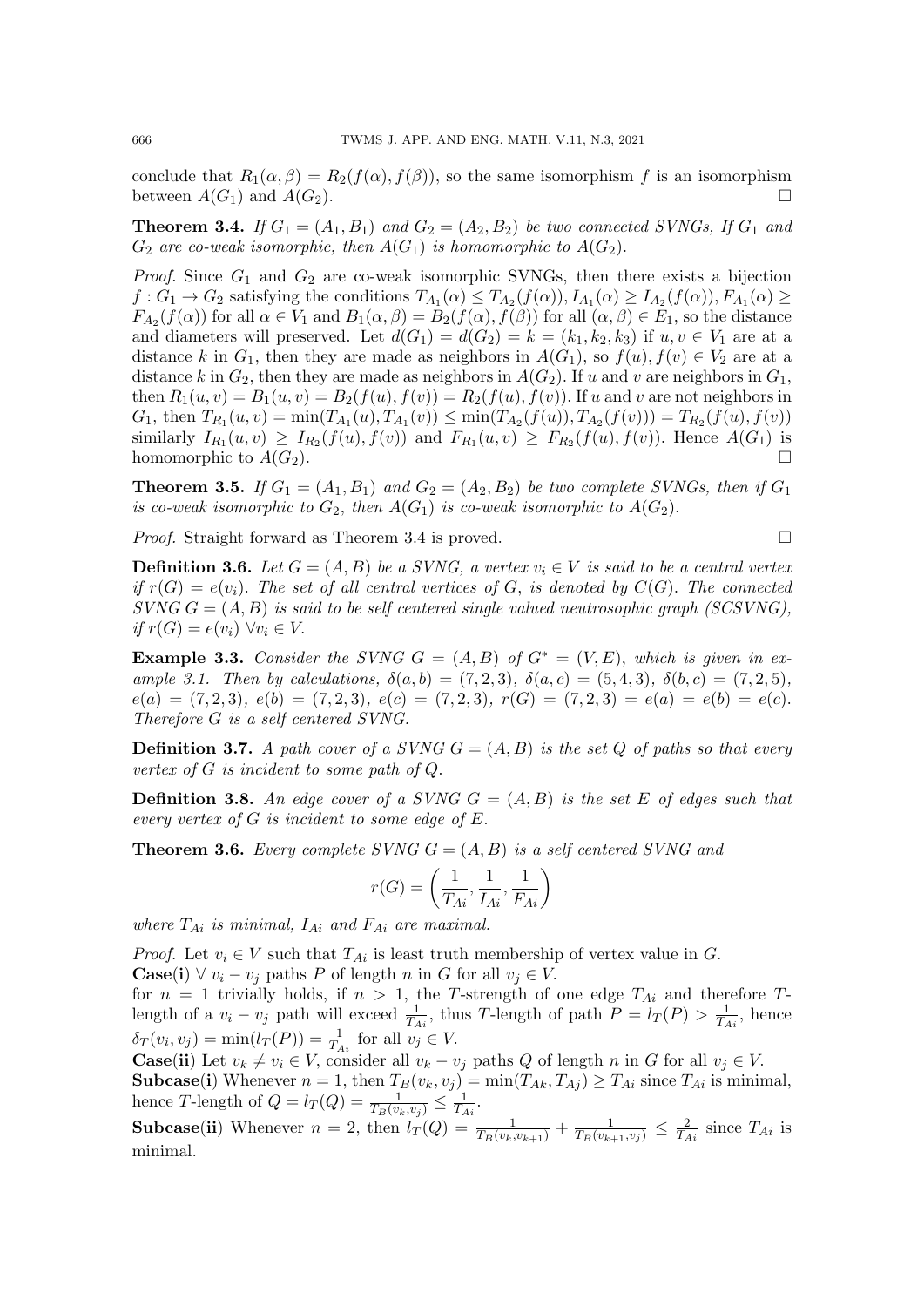

Figure 4. SVNG

**Subcase(iii)** Whenever  $n > 2$ , then  $l_T(Q) \leq \frac{n}{T_A}$  $\frac{n}{T_{Ai}}$  since  $T_{Ai}$  is minimal, hence  $\delta_T(v_k, v_j) =$  $\min(l_T(Q)) \leq \frac{1}{T}$  $\frac{1}{T_{Ai}}$  for all  $v_k, v_j \in V$ . Thus we have  $e_T(v_i) = \min(\delta_T(v_i, v_j)) = \frac{1}{T_{Ai}}$  for all  $v_i \in V$ . Next  $r_T(G) = \min(e_T(v_i)) = \frac{1}{T_{Ai}}$ , hence  $r_T(G) = \frac{1}{T_{Ai}}$  where  $T_A(v_i)$  is minimal. Similarly others can be proved. Hence  $\tilde{G}$  is self centered SVNG.

 $\Box$ 

Remark 3.2. In general converse part does not hold of Theorem 3.6.

**Example 3.4.** Consider a SVNG  $G = (A, B)$  of  $G^* = (V, E)$ , which is shown in Figure 4. Then by calculations,  $\delta(\alpha, \beta) = (6, 3, 2), \delta(\alpha, \delta) = (5, 3, 2), \delta(\beta, \gamma) = (5, 3, 2), \delta(\gamma, \delta) =$ (6, 3, 2),  $\delta(\alpha, \gamma) = (11, 6, 4), \delta(\beta, \delta) = (11, 6, 4), e(\alpha) = (11, 3, 2), e(\beta) = (11, 3, 2), e(\gamma) =$  $(11, 3, 2), e(\delta) = (11, 3, 2).$  Here  $r(G) = e(G) = (11, 3, 2).$  Thus G is self centered SVNG, but G is not complete SVNG.

**Remark 3.3.** A SVNG  $G = (A, B)$  is self centered SVNG if and only if  $d(G) = r(G)$ .

**Theorem 3.7.** Let  $G = (A, B)$  be a connected SVNG with path covers  $P_1, P_2$  and  $P_3$  of G, respectively. Then G is self centered SVNG if and only if

$$
\delta_T(v_i, v_j) = d_T(G), \ \forall (v_i, v_j) \in P_1
$$

$$
\delta_I(v_i, v_j) = d_I(G), \ \forall (v_i, v_j) \in P_2
$$

$$
\delta_F(v_i, v_j) = d_F(G), \ \forall (v_i, v_j) \in P_3
$$

*Proof.* Assume that  $G = (A, B)$  be self centered SVNG. Suppose that conditions are false, that is

$$
\delta_T(v_i, v_j) = d_T(G), \ \exists (v_i, v_j) \in P_1
$$
  

$$
\delta_I(v_i, v_j) = d_I(G), \ \exists (v_i, v_j) \in P_2
$$
  

$$
\delta_F(v_i, v_j) = d_F(G), \ \exists (v_i, v_j) \in P_3
$$

then by above remark, the above inequality becomes

$$
\delta_T(v_i, v_j) \neq r_T(G), \exists (v_i, v_j) \in P_1
$$
  

$$
\delta_I(v_i, v_j) \neq r_I(G), \exists (v_i, v_j) \in P_2
$$
  

$$
\delta_F(v_i, v_j) \neq r_F(G), \exists (v_i, v_j) \in P_3
$$

Thus we conclude that, for some  $v_i \in V$ 

$$
e_T(v_i) \neq r_T(G), e_I(v_i) \neq r_I(G), e_F(v_i) \neq r_F(G)
$$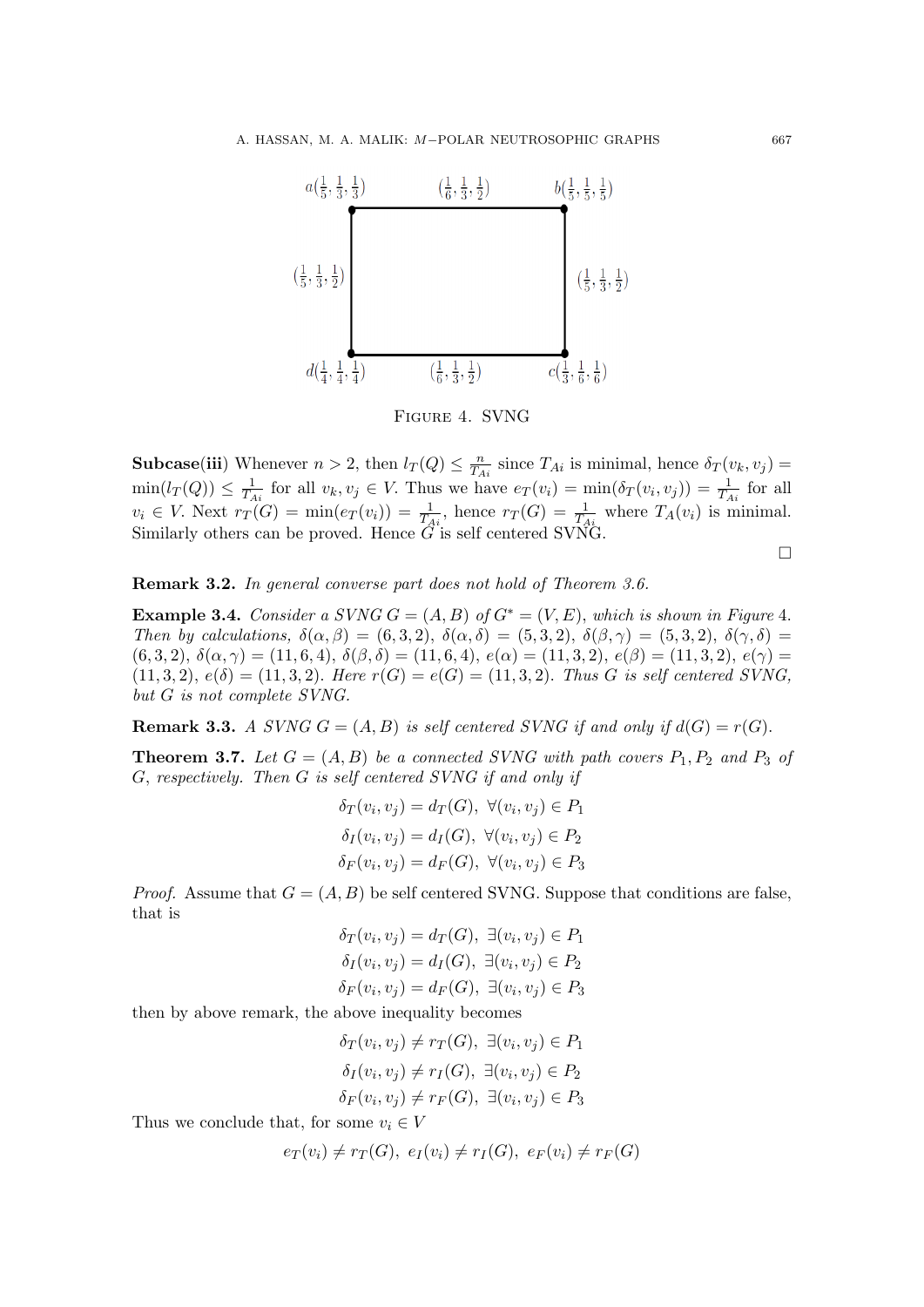which shows that  $G$  is not self centered SVNG, which contradict the assumption. Thus

$$
\delta_T(v_i, v_j) = d_T(G), \ \forall (v_i, v_j) \in P_1
$$
  

$$
\delta_I(v_i, v_j) = d_I(G), \ \forall (v_i, v_j) \in P_2
$$
  

$$
\delta_F(v_i, v_j) = d_F(G), \ \forall (v_i, v_j) \in P_3
$$

Next assume that

$$
\delta_T(v_i, v_j) = d_T(G), \ \forall (v_i, v_j) \in P_1
$$
  

$$
\delta_I(v_i, v_j) = d_I(G), \ \forall (v_i, v_j) \in P_2
$$
  

$$
\delta_F(v_i, v_j) = d_F(G), \ \forall (v_i, v_j) \in P_3
$$

then by our hypothesis, we have

 $\delta_T(v_i, v_j) = e_T(v_i), \ \forall (v_i, v_j) \in P_1$  $\delta_I(v_i, v_j) = e_I(v_i), \ \forall (v_i, v_j) \in P_2$  $\delta_F(v_i, v_j) = e_F(v_i), \ \forall (v_i, v_j) \in P_3$ 

this implies that,  $v_i \in V$ 

$$
e_T(v_i) = r_T(G), \ e_I(v_i) = r_I(G), \ e_F(v_i) = r_F(G)
$$

hence  $e(G) = r(G)$ , this shows that G is SCSVNG.

**Theorem 3.8.** If  $G = (A, B)$  be a connected SVNG, with edge covers  $L_1, L_2$  and  $L_3$  of G, G is self centered SVNG if and only if

$$
\delta(v_i, v_j) = d_T(G) \text{ for all } (v_i, v_j) \in L_1,
$$
  
\n
$$
\delta(v_i, v_j) = d_I(G) \text{ for all } (v_i, v_j) \in L_2,
$$
  
\n
$$
\delta(v_i, v_j) = d_F(G) \text{ for all } (v_i, v_j) \in L_3.
$$

*Proof.* Similarly as Theorem 3.7 proved.

**Theorem 3.9.** Let  $H = (A', B')$  be connected self centered SVNG, then there exists a connected SVNG  $G = (A, B)$  for which  $\langle C(G) \rangle$  is isomorphic with H and  $d_T(G)$  $2r_T(G), d_I(G) = 2r_I(G), d_F(G) = 2r_F(G).$ 

*Proof.* Let  $H = (A', B')$  be a connected self centered SVNG. Let  $d_T(H) = l, d_I(H) = m$ , and  $d_F(H) = n$ . For two vertices  $v_i, v_j \in V$  with  $T_A(v_i) = T_A(v_j) = \frac{1}{l}, I_A(v_i) = I_A(v_j) = I_A(v_j)$ 1  $\frac{1}{2m}$ ,  $F_A(v_i) = F_A(v_j) = \frac{1}{2n}$ . Also all the vertices of H are neighbors to both  $v_i$  and  $v_j$  with  $T_B(v_i, v_k) = T_B(v_j, v_k) = \frac{1}{l}, I_B(v_i, v_k) = I_B(v_j, v_k) = \frac{1}{2m}, F_B(v_i, v_k) = F_B(v_j, v_k) = \frac{1}{2n}$ for all  $v_k \in V'$ . Next put  $T_A = T_{A'}$ ,  $I_A = I_{A'}$  and  $F_A = F_{A'}$  for all vertices in H and  $T_B = T_{B'}$ ,  $I_B = I_{B'}$  and  $F_B = F_{B'} \forall (\alpha, \beta) \in E$ .

If possible  $T_A(v_i) > T_A(v_k)$  for at least one vertex  $v_k \in V$ , then  $\frac{1}{l} > T_A(v_k)$  that is  $l < \frac{1}{T_A(v_k)} \leq \frac{1}{T_B(v_k)}$  $\frac{1}{T_B(v_k, v_l)}$ , this holds for all  $v_l \in V'$  because H is SVNG, thus  $\frac{1}{T_B(v_k, v_l)} > l$  for all  $v_k \in V'$  which contradict to fact  $d_T(H) = l$ , therefore  $T_A(v_i) \leq T_A(v_k)$  for all  $v_k \in V'$ and  $T_B(v_i, v_k) \le \min(T_{Ai}, T_{Ak}) = \frac{1}{l}$ , similarly  $T_B(v_j, v_k) \le \min(T_{Aj}, T_{Ak}) = \frac{1}{l}$  for all  $v_k \in V$ , note that  $I_A(v_i) \geq I_A(v_k)$  and  $I_A(v_j) \geq I_A(v_k)$  for all  $v_k \in V$  since  $d_I(H) = m$ , therefore  $I_B(v_i, v_k) \ge \max(I_{Ai}, I_{Ak}) = \frac{1}{2m}$ , similarly  $I_B(v_j, v_k) \ge \max(I_{Aj}, I_{Ak}) = \frac{1}{2m}$  for all  $v_k \in V$ , similarly  $F_A(v_i) \ge F_A(v_k)$  and  $F_A(v_j) \ge F_A(v_k)$  for all  $v_k \in V$ , since  $d_F(H) =$ *n*, therefore  $F_B(v_i, v_k) \le \max(F_{Ai}, F_{Ak}) = \frac{1}{2n}$ , similarly  $F_B(v_j, v_k) \ge \max(F_{Aj}, F_{Ak}) = \frac{1}{2n}$ for all  $v_k \in V'$  hence G is SVNG.

Next  $e_T(v_k) = l$  for all  $v_k \in V'$  and  $e_T(v_i) = e_T(v_j) = \frac{1}{T_B(v_i, v_k)} + \frac{1}{T_B(v_i, v_k)} = 2l$ ,  $r_T(G) = l$ ,  $d_T(G) = 2l$ . Next  $e_I(v_k) = m$  for all  $v_k \in V'$  and  $e_I(v_i) = e_I(v_j) = \frac{1}{I_B(v_l, v_k)} = 2m$ ,  $r_I(G) =$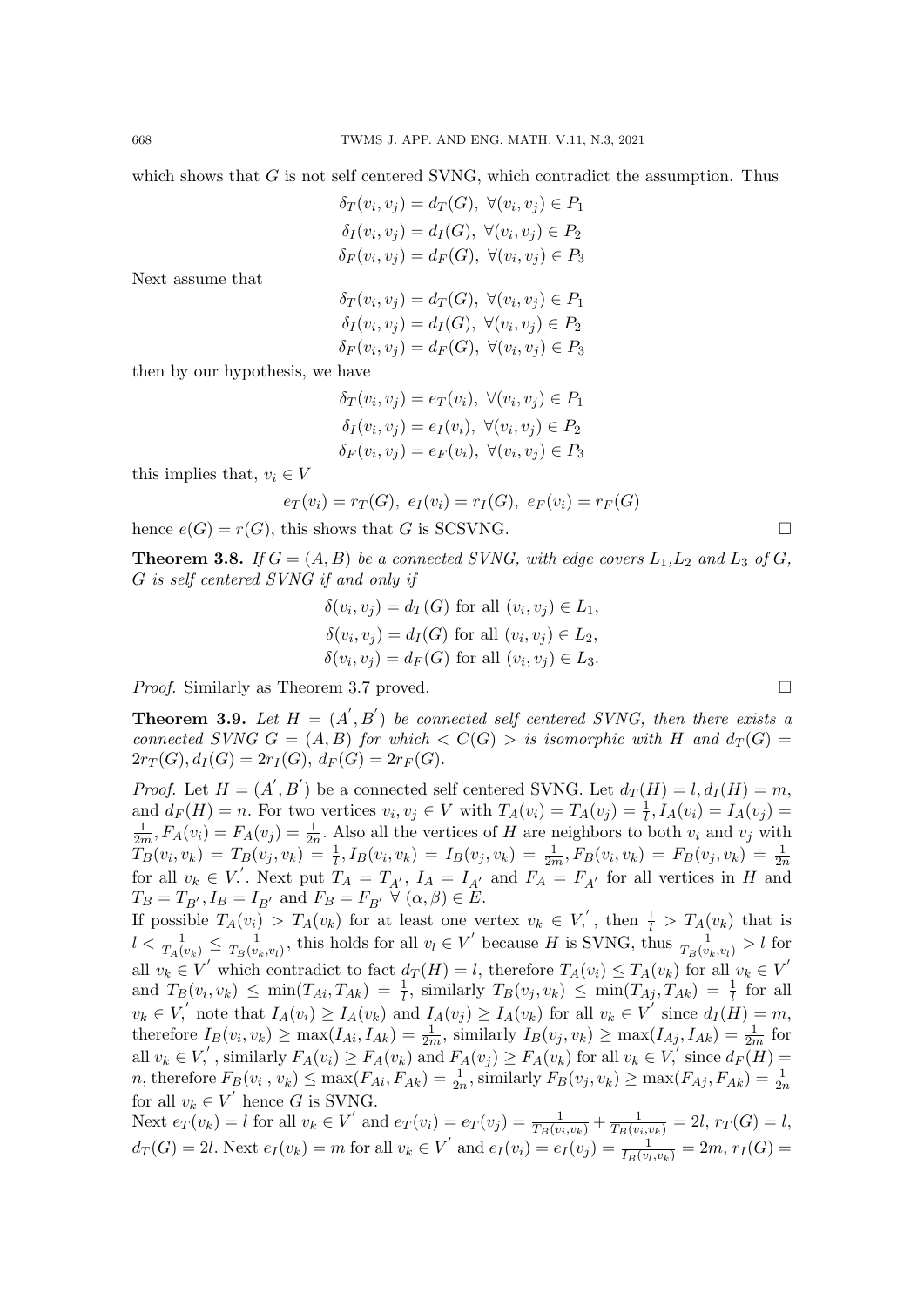

Figure 5. SVNG

 $m, d_I(G) = 2m$ . Similarly  $e_F(v_k) = n$  for all  $v_k \in V'$  and  $e_F(v_i) = e_F(v_j) = \frac{1}{F_B(v_i, v_k)} = 2n$ ,  $r_F(G) = n, d_F(G) = 2n.$ 

**Definition 3.9.** Let  $G = (A, B)$  be a connected SVNG, the status of a vertex  $\alpha$ , which is denoted by  $S(\alpha)$ , is defined by  $S(\alpha) = (S_T(\alpha), S_I(\alpha), S_F(\alpha))$ , where

$$
S_T(\alpha) = \sum_{\beta \in V} \delta_T(\alpha, \beta), \ S_I(\alpha) = \sum_{\beta \in V} \delta_I(\alpha, \beta), \ S_F(\alpha) = \sum_{\beta \in V} \delta_F(\alpha, \beta)
$$

where  $S_T(\alpha)$ ,  $S_I(\alpha)$  and  $S_F(\alpha)$  are called T-status, I-status and F-status of the vertex  $\alpha$ , respectively. The connected SVNG G is called self-median if all vertices have same status.

Definition 3.10. minimum and maximum status of connected SVNG the G is denoted and defined by respectively

$$
m(S(G)) = (\min(S_T(G)), \min(S_I(G)), \min(S_F(G)))
$$
  

$$
M(S(G)) = (\max(S_T(G)), \max(S_I(G)), \max(S_F(G)))
$$

Definition 3.11. The total status of of connected SVNG the G is given by

$$
t(S(G)) = (t(S_T(G)), t(S_T(G)), t(S_F(G)))
$$

where

$$
t(S_T(G)) = \sum_{\alpha \in V} S_T(\alpha), \ t(S_I(G)) = \sum_{\alpha \in V} S_I(\alpha), \ t(S_F(G)) = \sum_{\alpha \in V} S_F(\alpha)
$$

Example 3.5. Consider the SVNG  $G = (A, B)$  of  $G^* = (V, E)$ , which is shown in Figure 5. Then by calculations,  $S(\alpha) = (5, 3, 4)$ ,  $S(\beta) = (18, 9, 12)$ ,  $S(\gamma) = (13, 6, 8)$ ,  $S(\delta) = (21, 7, 10)$ . Thus G is not self median SVNG.

**Remark 3.4.** Let  $G = (C, D)$  be a connected SVNG of  $G^* = (V, E)$ , which is an even cycle, then  $G$  is self-median SVN $G$ , if alternative edges have same truth, indeterminacy and falsity membership values.

**Example 3.6.** Consider the SVNG  $G = (A, B)$  of  $G^* = (V, E)$  which is given in Example 3.4. Then by routine calculations, we get  $\delta(\alpha, \beta) = (6, 3, 2), \delta(\alpha, \delta) = (5, 3, 2),$  $\delta(\beta, \gamma) = (5, 3, 2), \ \delta(\gamma, \delta) = (6, 3, 2), \ \delta(\alpha, \gamma) = (11, 6, 4), \ \delta(\beta, \delta) = (11, 6, 4), \ S(\alpha) =$  $(22, 12, 8), S(\beta) = (22, 12, 8), S(\gamma) = (22, 12, 8), S(\delta) = (22, 12, 8), t(S(G)) = S(\alpha) =$  $S(\beta) = S(\gamma) = S(\delta)$ . Thus G is self median SVNG.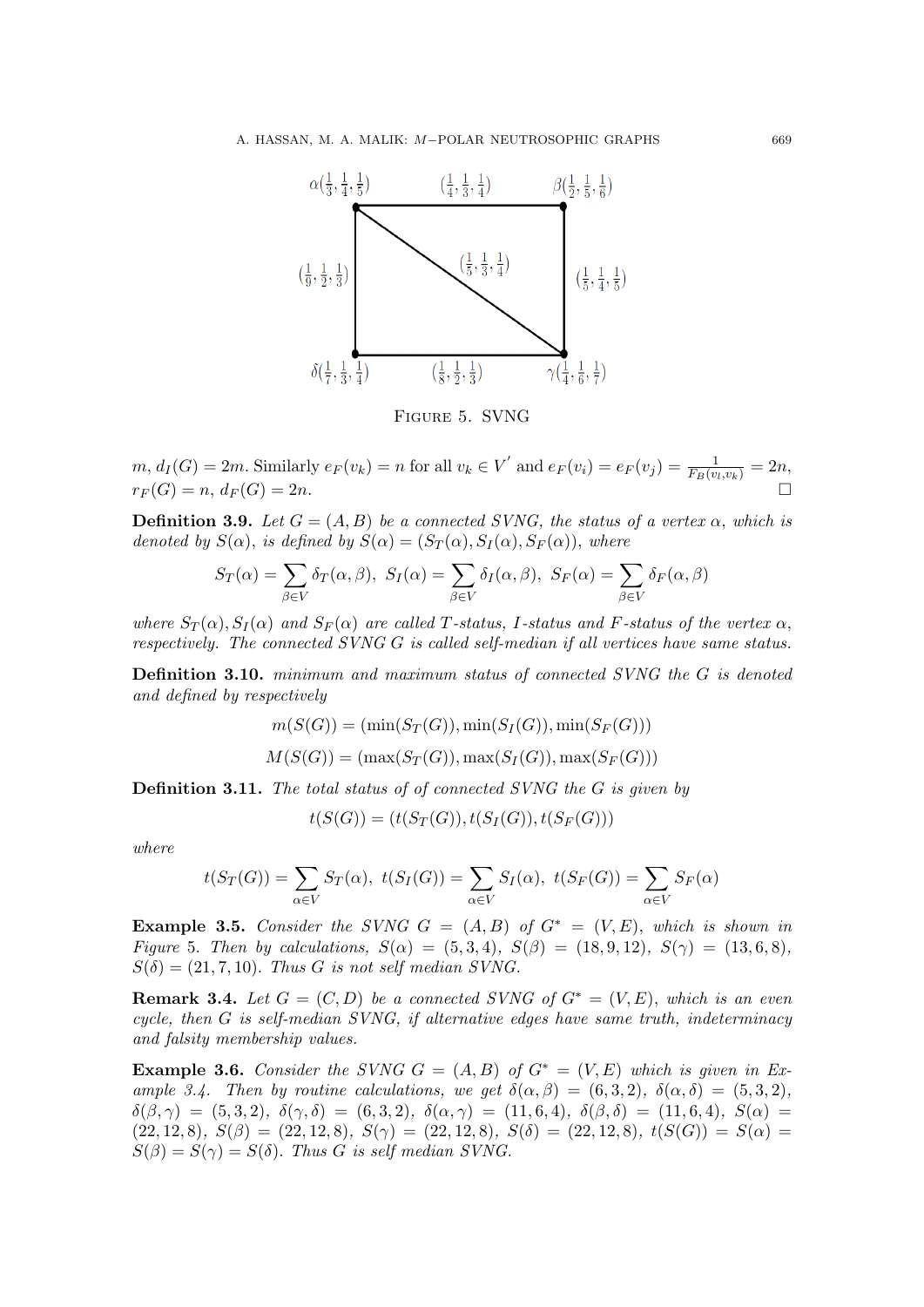## 4. The Classes of m−PSVNGs

In this section, we discuss the m−PSVNGs and special classes of  $m-PSVNGs$  such as, antipodal, eccentric, self centered and self median m−PSVNGs. Let G denotes  $m-\text{PSVNG}$  and  $G^* = (V, E)$  denotes underlying crisp graph. In the whole article the results and definitions hold  $\forall r = 1, 2, 3, \cdots, m$ .

**Definition 4.1.** Let  $X$  be a space of points (objects) with generic elements in  $X$  denoted by x. A m–Polar single valued neutrosophic set A  $(m-PSVNS A)$  is characterized by m–Polar truth-membership function  $T_A(x) : X \longrightarrow [0,1]^m$  m–Polar indeterminacymembership function  $I_A(x) : X \longrightarrow [0,1]^m$  and  $m-Polar$  falsity-membership function  $F_A(x) : X \longrightarrow [0,1]^m$ . The m−PSVNS is the generalization of m-Polar fuzzy set and m–Polar intuitionistic fuzzy set. Note that a  $[0,1]^m$ -set is an L-set. An L-set on the set X is a synonym of a mapping  $A: X \longrightarrow L$ , where L is a lattice. So,  $[0,1]^m$  is considered to be a partial order set with the point-wise order  $\leq$ , where m is an arbitrary ordinal number,  $\leq$  is defined by  $x \leq y \Leftrightarrow p_r(x) \leq p_r(y)$  for each  $r \in m$  and  $p_r : [0,1]^m \longrightarrow [0,1]$  is the r-th projection mapping  $(r \in m)$ , when  $L = [0, 1]$ , an L-set on X will be called a fuzzy set on X.

Definition 4.2. An m−Polar single valued neutrosophic graph is a pair  $G = (A, B)$ , where  $A: V \longrightarrow [0,1]^m$  is an m-Polar single valued neutrosophic set in V such that,

 $0 \leq p_r \circ T_A(x) + p_r \circ I_A(x) + p_r \circ F_A(x) \leq 3$ 

 $\forall x \in V, \ \forall r = 1, 2, 3, \cdots, m \text{ and } B: V \times V \longrightarrow [0, 1]^{m} \text{ is an } m-Polar \text{ single valued}$ neutrosophic relation on V, such that

$$
p_r \circ T_B(x, y) \le \inf(p_r \circ T_A(x), p_r \circ T_A(y)),
$$
  
\n
$$
p_r \circ I_B(x, y) \ge \sup(p_r \circ I_A(x), p_r \circ I_A(y)),
$$
  
\n
$$
p_r \circ F_B(x, y) \ge \sup(p_r \circ F_A(x), p_r \circ F_A(y)),
$$

 $\forall x, y \in V$ , whenever

$$
0 \le p_r \circ T_B(x, y) + p_r \circ I_B(x, y) + p_r \circ F_B(x, y) \le 3,
$$

 $\forall (x, y) \in E \subseteq V \times V$  and  $\forall r = 1, 2, 3, \cdots, m$ . Note that  $p_r \circ B(x, y) = 0$ ,  $\forall (x, y) \in E$  $V \times V - E$ ,  $\forall r = 1, 2, 3, \cdots, m$ . Also A is called the m-Polar SVN vertex set of G and B is called the m−Polar SVN edge set of G, respectively. An m−Polar SVN relation B on V is called symmetric if  $p_r \circ B(x,y) = p_r \circ B(y,x) \,\forall x,y \in V$ .

The m−PSVNG is the generalization of m−Polar fuzzy graph and m−Polar intuitionistic fuzzy graph. The graph G is said to be a complete (strong) m-Polar SVNG, if

$$
p_r \circ T_B(x, y) = \inf (p_r \circ T_A(x), p_r \circ T_A(y)),
$$
  
\n
$$
p_r \circ I_B(x, y) = \sup (p_r \circ I_A(x), p_r \circ I_A(y)),
$$
  
\n
$$
p_r \circ F_B(x, y) = \sup (p_r \circ F_A(x), p_r \circ F_A(y)),
$$

 $\forall x, y \in V((x, y) \in E)$  and  $\forall r = 1, 2, 3, \cdots, m$ . The order of G, which is denoted by  $O(G)$ , is defined by

 $O(G) = ((p_1 \circ O_T(G), p_1 \circ O_T(G), p_1 \circ O_F(G)), \cdots, (p_m \circ O_T(G), p_m \circ O_T(G), p_m \circ O_F(G)))$ where

$$
p_r \circ O_T(G) = \sum_{x \in V} p_r \circ T_A(x), \ p_r \circ O_I(G) = \sum_{x \in V} p_r \circ I_A(x), \ p_r \circ O_F(G) = \sum_{x \in V} p_r \circ F_A(x)
$$

 $\forall r = 1, 2, 3, \cdots, m$ . The size of G, which is denoted by  $S(G)$ , is defined by  $S(G) = ((p_1 \circ S_T(G), p_1 \circ S_T(G), p_1 \circ S_F(G)), \cdots, (p_m \circ S_T(G), p_m \circ S_T(G), p_m \circ S_F(G)))$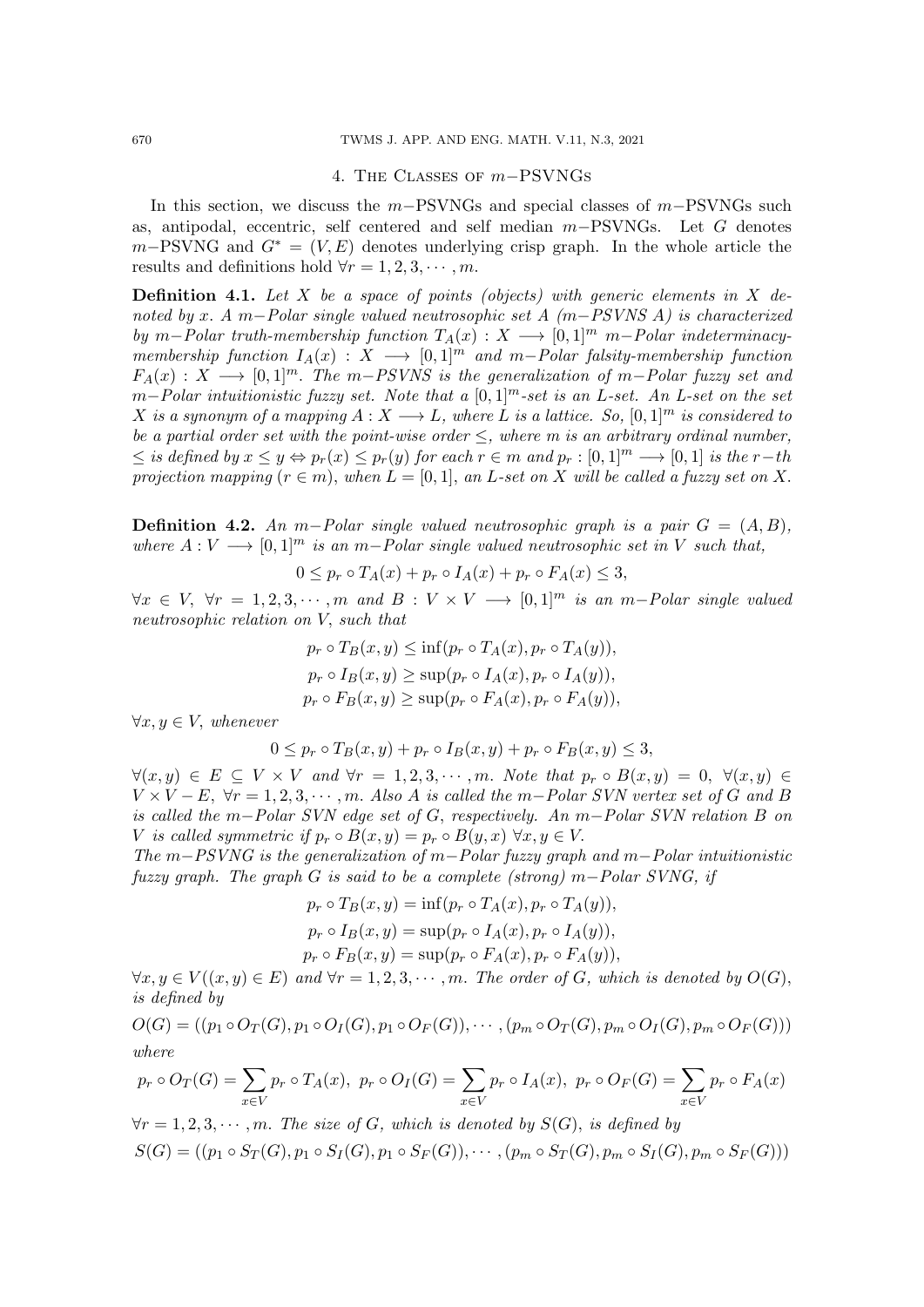where

$$
p_r \circ S_T(G) = \sum_{\substack{(x,y)\in E\\x\neq y}} p_r \circ T_B(x, y),
$$

$$
p_r \circ S_I(G) = \sum_{\substack{(x,y)\in E\\x\neq y}} p_r \circ I_B(x, y),
$$

$$
p_r \circ S_F(G) = \sum_{\substack{(x,y)\in E\\x\neq y}} p_r \circ F_B(x, y),
$$

 $\forall r = 1, 2, 3, \cdots, m$ . The degree of vertex x, which is denoted by  $d_G(x)$ , is defined by

 $d_G(x) = ((p_1 \circ d_T(x), p_1 \circ d_T(x), p_1 \circ d_F(x)), \cdots, (p_m \circ d_T(x), p_m \circ d_T(x), p_m \circ d_F(x)))$ where

$$
p_r \circ d_T(x) = \sum_{\substack{(x,y)\in E\\x\neq y}} p_r \circ T_B(x, y),
$$

$$
p_r \circ d_T(x) = \sum_{\substack{(x,y)\in E\\x\neq y}} p_r \circ I_B(x, y),
$$

$$
p_r \circ d_F(x) = \sum_{\substack{(x,y)\in E\\x\neq y}} p_r \circ F_B(x, y)
$$

 $\forall r = 1, 2, 3, \cdots, m.$ 

The total degree of vertex  $x$  is denoted and defined by

 $td_G(x) = ((p_1 \circ td_T(x), p_1 \circ td_T(x), p_1 \circ td_F(x)), \cdots, (p_m \circ td_T(x), p_m \circ td_T(x), p_m \circ td_F(x)))$ where,

$$
p_i \circ td_T(x) = \sum_{\substack{(x,y)\in E\\x\neq y}} p_i \circ T_B(x,y) + p_i \circ T_A(x)
$$

$$
p_i \circ td_I(x) = \sum_{\substack{(x,y)\in E\\x\neq y}} p_i \circ I_B(x,y) + p_i \circ I_A(x)
$$

$$
p_i \circ td_F(x) = \sum_{\substack{(x,y)\in E\\x\neq y}} p_i \circ F_B(x,y) + p_i \circ F_A(x)
$$

 $\forall i = 1, 2, 3, \cdots, m$ . The degree of edge  $e = xy$  is denoted and defined by

$$
d_G(x,y)=(\cdots,(p_i\circ d_T(x,y),p_i\circ d_I(x,y),p_i\circ d_F(x,y)),\cdots)
$$

where

$$
p_i \circ d_T(x, y) = \sum_{\substack{(x, w) \in E \\ x \neq w}} p_i \circ T_B(x, w) + \sum_{\substack{(w, y) \in E \\ w \neq y}} p_i \circ T_B(w, y)
$$

$$
p_i \circ d_I(x, y) = \sum_{\substack{(x, w) \in E \\ x \neq w}} p_i \circ I_B(x, w) + \sum_{\substack{(w, y) \in E \\ w \neq y}} p_i \circ I_B(w, y)
$$

$$
p_i \circ d_F(x, y) = \sum_{\substack{(x, w) \in E \\ x \neq w}} p_i \circ F_B(x, w) + \sum_{\substack{(w, y) \in E \\ w \neq y}} p_i \circ F_B(w, y)
$$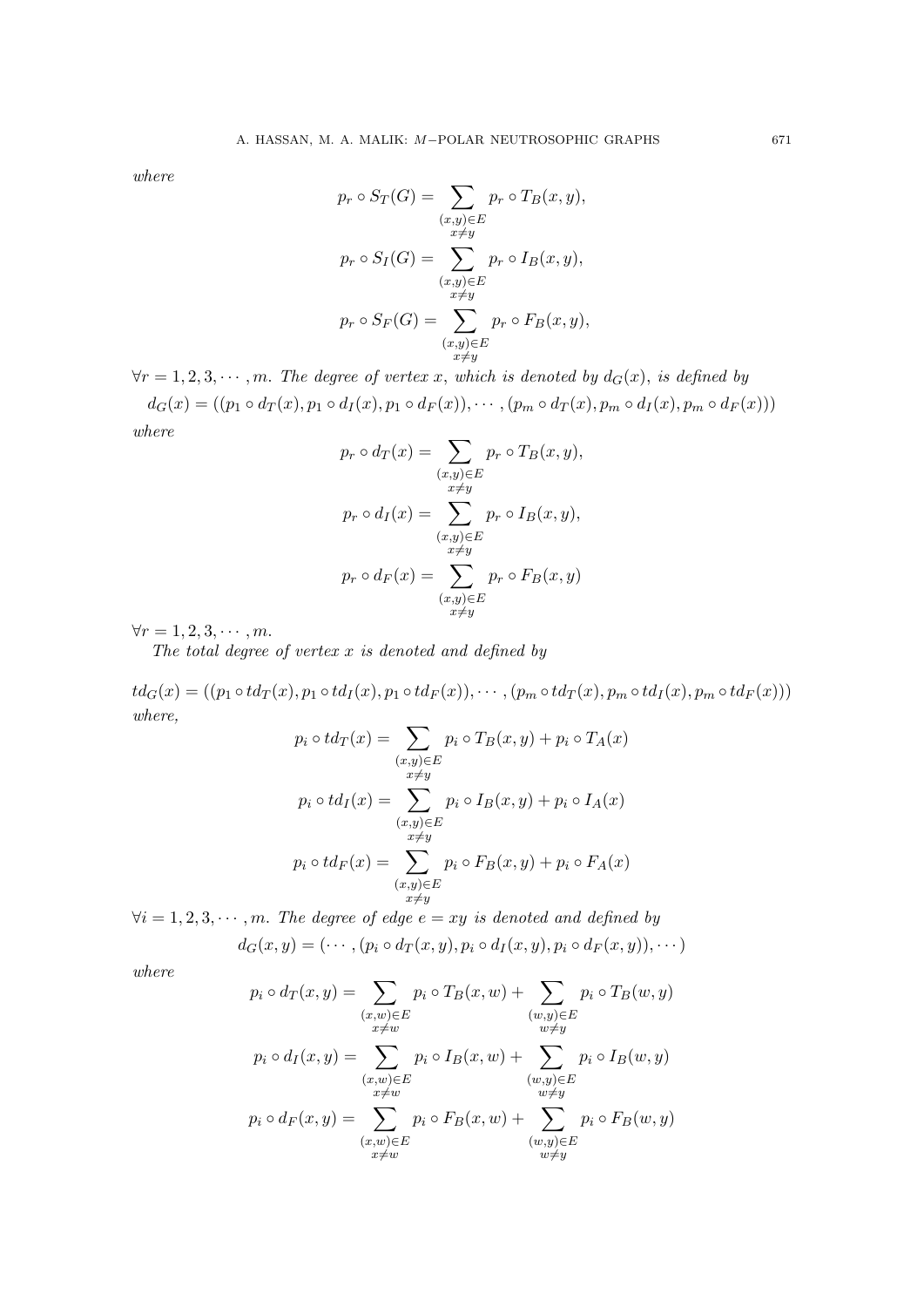$\forall i = 1, 2, 3, \cdots, m$ . The total degree of edge  $e = xy$  is denoted and defined by  $td_G(x, y) = (\cdots, (p_i \circ td_T(x, y), p_i \circ td_T(x, y), p_i \circ td_F(x, y)), \cdots)$ 

where

$$
p_i \circ td_T(x, y) = \sum_{\substack{(x, w) \in E \\ x \neq w}} p_i \circ T_B(x, w) + \sum_{\substack{(w, y) \in E \\ w \neq y}} p_i \circ T_B(w, y) + p_i \circ T_B(x, y)
$$

$$
p_i \circ td_I(x, y) = \sum_{\substack{(x, w) \in E \\ x \neq w}} p_i \circ I_B(x, w) + \sum_{\substack{(w, y) \in E \\ w \neq y}} p_i \circ I_B(w, y) + p_i \circ I_B(x, y)
$$

$$
p_i \circ td_F(x, y) = \sum_{\substack{(x, w) \in E \\ x \neq w}} p_i \circ F_B(x, w) + \sum_{\substack{(w, y) \in E \\ w \neq y}} p_i \circ F_B(w, y) + p_i \circ F_B(x, y)
$$

 $\forall i = 1, 2, 3, \cdots, m.$ 

Definition 4.3. A strong (complete) m–Polar single valued neutrosophic graph is a pair  $G = (A, B)$ , where  $A: V \longrightarrow [0, 1]^m$  is an m-Polar single valued neutrosophic set in V and  $B: V \times V \longrightarrow [0, 1]^m$  is an m-Polar single valued neutrosophic relation on V, such that  $p_1$   $\cdots$   $p_l$   $\cdots$   $p_l$   $\cdots$   $p_l$   $\cdots$ 

$$
p_r \circ T_B(x, y) = \inf(p_r \circ T_A(x), p_r \circ T_A(y))
$$

$$
p_r \circ I_B(x, y) = \sup(p_r \circ I_A(x), p_r \circ I_A(y))
$$

$$
p_r \circ F_B(x, y) = \sup(p_r \circ F_A(x), p_r \circ F_A(y))
$$

$$
\forall (x, y) \in V \ (\forall x, y \in V) \ and \ \forall r = 1, 2, 3, \cdots, m.
$$

**Definition 4.4.** The Partial m–PSVN-subgraph of m–PSVNG  $G = (A, B)$  on a crisp graph  $G^* = (V, E)$  is a m-PSVNG  $H = (A', B')$ , such that (1)  $A' \subseteq A$ , i.e  $\forall r = 1, 2, 3, \cdots, m$  and  $\forall x \in V$ 

$$
p_r \circ T_{A'}(x) \leq p_r \circ T_A(x), \ p_r \circ I_{A'}(x) \geq p_r \circ I_A(x), \ p_r \circ F_{A'}(x) \geq p_r \circ F_A(x)
$$

(2)  $B' \subseteq B$ , i.e  $\forall r = 1, 2, 3, \cdots, m$  and  $\forall xy \in E$ 

$$
p_r \circ T_{B'}(x, y) \le p_r \circ T_B(x, y), \ p_r \circ I_{B'}(x, y) \ge p_r \circ I_B(x, y), \ p_r \circ F_{B'}(x, y) \ge p_r \circ F_B(x, y)
$$

**Definition 4.5.** The m–Polar SVN-subgraph of m–PSVNG  $G = (A, B)$ , on a crisp graph  $G^* = (V, E)$  is a m-PSVNG  $H = (A', B')$ , on a crisp graph  $H^* = (V', E')$ , such that (1)  $A' = A$ , i.e  $\forall x \in V' \subseteq V$ , with

 $p_r \circ T_{A'}(x) = p_r \circ T_A(x),\ p_r \circ I_{A'}(x) = p_r \circ I_A(x),\ p_r \circ F_{A'}(x) = p_r \circ F_A(x)$  $\forall r = 1, 2, 3, \cdots, m.$ (2)  $B' = B$ , i.e  $\forall xy \in E' \subseteq E$ , with  $p_r \circ T_{B'}(x, y) = p_r \circ T_B(x, y),\ p_r \circ I_{B'}(x, y) = p_r \circ I_B(x, y),\ p_r \circ F_{B'}(x, y) = p_r \circ F_B(x, y)$  $\forall r = 1, 2, 3, \cdots, m.$ 

Definition 4.6. A m−PSVN path P in a m−PSVNG  $G = (A, B)$ , is a sequence of distinct vertices  $v_0, v_1, \dots, v_n$ , such that

 $p_r \circ T_B(v_{j-1}, v_j) > 0$ ,  $p_r \circ I_B(v_{j-1}, v_j) > 0$ ,  $p_r \circ F_B(v_{j-1}, v_j) > 0$ 

for  $0 \leq j \leq n$  and  $\forall r = 1, 2, 3, \cdots, m$ . Here  $n \geq 1$  is called length of path P. A single node or a vertex  $v$  may also be considered as a path. In this case path is of length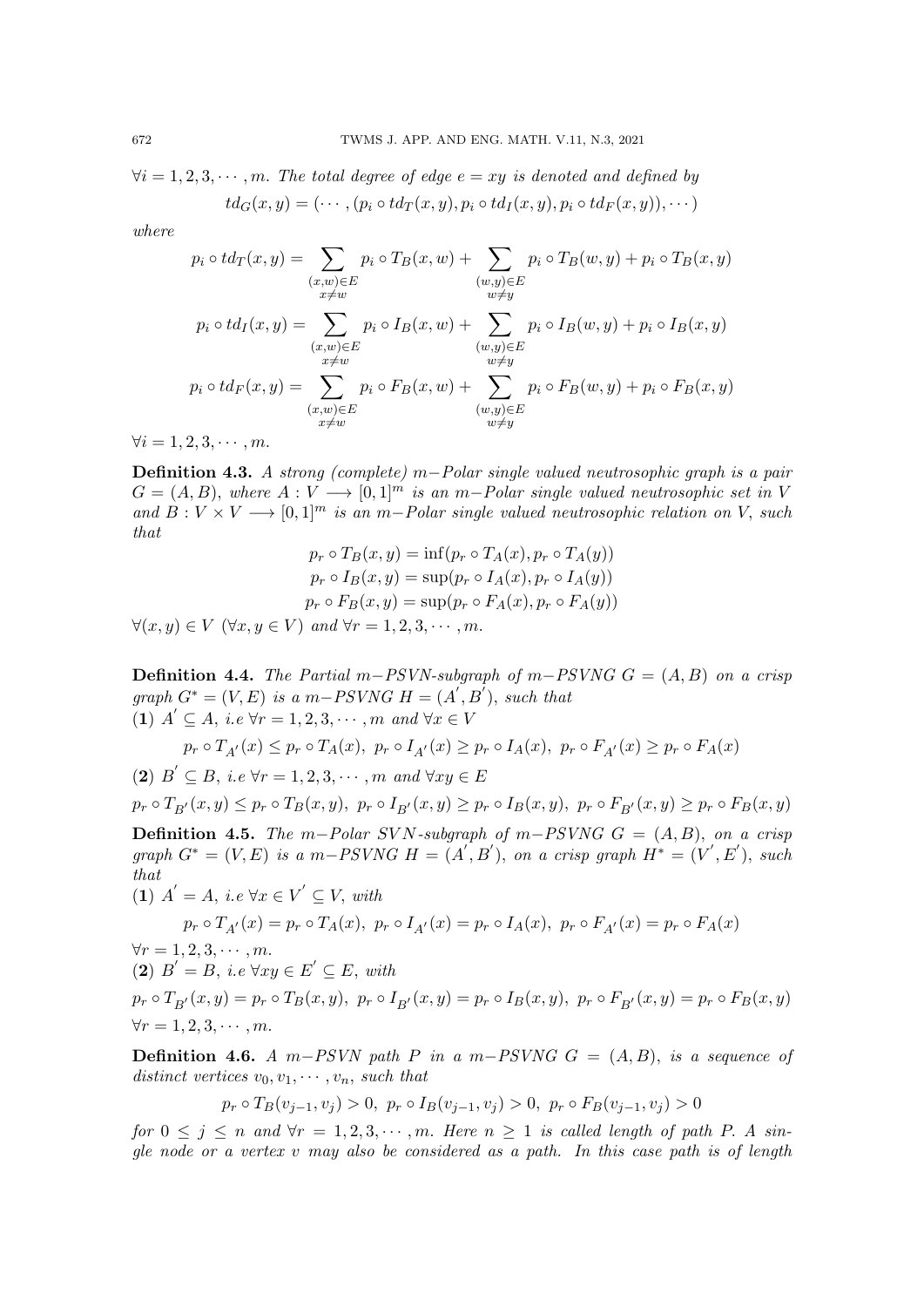$((0,0,0),\cdots,(0,0,0))$ . The consecutive pairs  $(v_{i-1},v_i)$  are called edges of path. We call P a cycle if  $v_0 = v_n$  and  $n \geq 3$ . An m–PSVNG  $G = (A, B)$ , is said to be connected if every pair of vertices has at least one m–PSVN path between them, otherwise it is disconnected.

**Definition 4.7.** Let  $G_1 = (C_1, D_1)$  and  $G_2 = (C_2, D_2)$  be two m-PSVNGs of  $G_1^* =$  $(V_1, E_1)$  and  $G_2^* = (V_2, E_2)$ , respectively. The homomorphism  $\chi : V_1 \to V_2$  is a mapping from  $V_1$  into  $V_2$  satisfying following conditions:

 $p_r \circ T_{C_1}(\xi) \leq p_r \circ T_{C_2}(\chi(\xi))$ ,  $p_r \circ I_{C_1}(\xi) \geq p_r \circ I_{C_2}(\chi(\xi))$ ,  $p_r \circ F_{C_1}(\xi) \geq p_r \circ F_{C_2}(\chi(\xi))$  $\forall \xi \in V_1$  and  $\forall r = 1, 2, 3, \cdots, m$ .

$$
p_r \circ T_{D_1}(\xi, \eta) \leq p_r \circ T_{D_2}(\chi(\xi), \chi(\eta))
$$
  
\n
$$
p_r \circ I_{D_1}(\xi, \eta) \geq p_r \circ I_{D_2}(\chi(\xi), \chi(\eta))
$$
  
\n
$$
p_r \circ F_{D_1}(\xi, \eta) \geq p_r \circ F_{D_2}(\chi(\xi), \chi(\eta))
$$

 $\forall (\xi, \eta) \in E_1$  and  $\forall r = 1, 2, 3, \cdots, m$ . The weak isomorphism  $v : V_1 \to V_2$  is an bijective homomorphism from  $V_1$  into  $V_2$  satisfying following conditions:

 $p_r \circ T_{C_1}(\xi) = p_r \circ T_{C_2}(v(\xi)),\ p_r \circ I_{C_1}(\xi) = p_r \circ I_{C_2}(v(\xi)),\ p_r \circ F_{C_1}(\xi) = p_r \circ F_{C_2}(v(\xi))$  $\forall \xi \in V_1$  and  $\forall r = 1, 2, 3, \cdots, m$ . The co-weak isomorphism  $\kappa : V_1 \to V_2$  is an bijective homomorphism from  $V_1$  into  $V_2$  satisfying following conditions:

$$
p_r \circ T_{D_1}(\xi, \eta) = p_r \circ T_{D_2}(\chi(\xi), \chi(\eta))
$$
  
\n
$$
p_r \circ I_{D_1}(\xi, \eta) = p_r \circ I_{D_2}(\chi(\xi), \chi(\eta))
$$
  
\n
$$
p_r \circ F_{D_1}(\xi, \eta) = p_r \circ F_{D_2}(\chi(\xi), \chi(\eta))
$$

 $\forall (\xi, \eta) \in E_1$  and  $\forall r = 1, 2, 3, \cdots, m$ . An isomorphism  $\psi : V_1 \to V_2$  is a bijective homomorphism from  $V_1$  into  $V_2$  satisfying following conditions:

 $p_r \circ T_{C_1}(\xi) = p_r \circ T_{C_2}(\psi(\xi)),\ p_r \circ I_{C_1}(\xi) = p_r \circ I_{C_2}(\psi(\xi)),\ p_r \circ F_{C_1}(\xi) = p_r \circ F_{C_2}(\psi(\xi))$  $\forall \xi \in V_1$  and  $\forall r = 1, 2, 3, \cdots, m$ .

$$
p_r \circ T_{D_1}(\xi, \eta) = p_r \circ T_{D_2}(\chi(\xi), \chi(\eta))
$$
  
\n
$$
p_r \circ I_{D_1}(\xi, \eta) = p_r \circ I_{D_2}(\chi(\xi), \chi(\eta))
$$
  
\n
$$
p_r \circ F_{D_1}(\xi, \eta) = p_r \circ F_{D_2}(\chi(\xi), \chi(\eta))
$$

 $\forall (\xi, \eta) \in E_1$  and  $\forall r = 1, 2, 3, \cdots, m$ .

Remark 4.1. One can see the following.

- (1) The weak isomorphism between two m−PSVNGs preserves the orders.
- (2) The weak isomorphism between m−PSVNGs is a partial order relation.
- (3) The co-weak isomorphism between two m−PSVNGs preserves the sizes.
- (4) The co-weak isomorphism between m−PSVNGs is a partial order relation.
- (5) The isomorphism between two m−PSVNGs is an equivalence relation.
- (6) The isomorphism between two m−PSVNGs preserves the orders and sizes.
- (7) The isomorphism between two m−PSVNGs preserves the degrees of their vertices's.

**Definition 4.8.** Let G be a m–PSVNG of  $G^*$ , the m–PSVN-Length of path  $Q: v_1, v_2, \ldots, v_n$ , which is denoted by  $l(Q)$ , is defined by

$$
l(Q) = (p_r \circ l_T(Q), p_r \circ l_I(Q), p_r \circ l_F)
$$

where

$$
p_r \circ l_T(Q) = \sum_{i=1}^{n-1} \frac{1}{p_r \circ T_B(v_i, v_{i+1})}
$$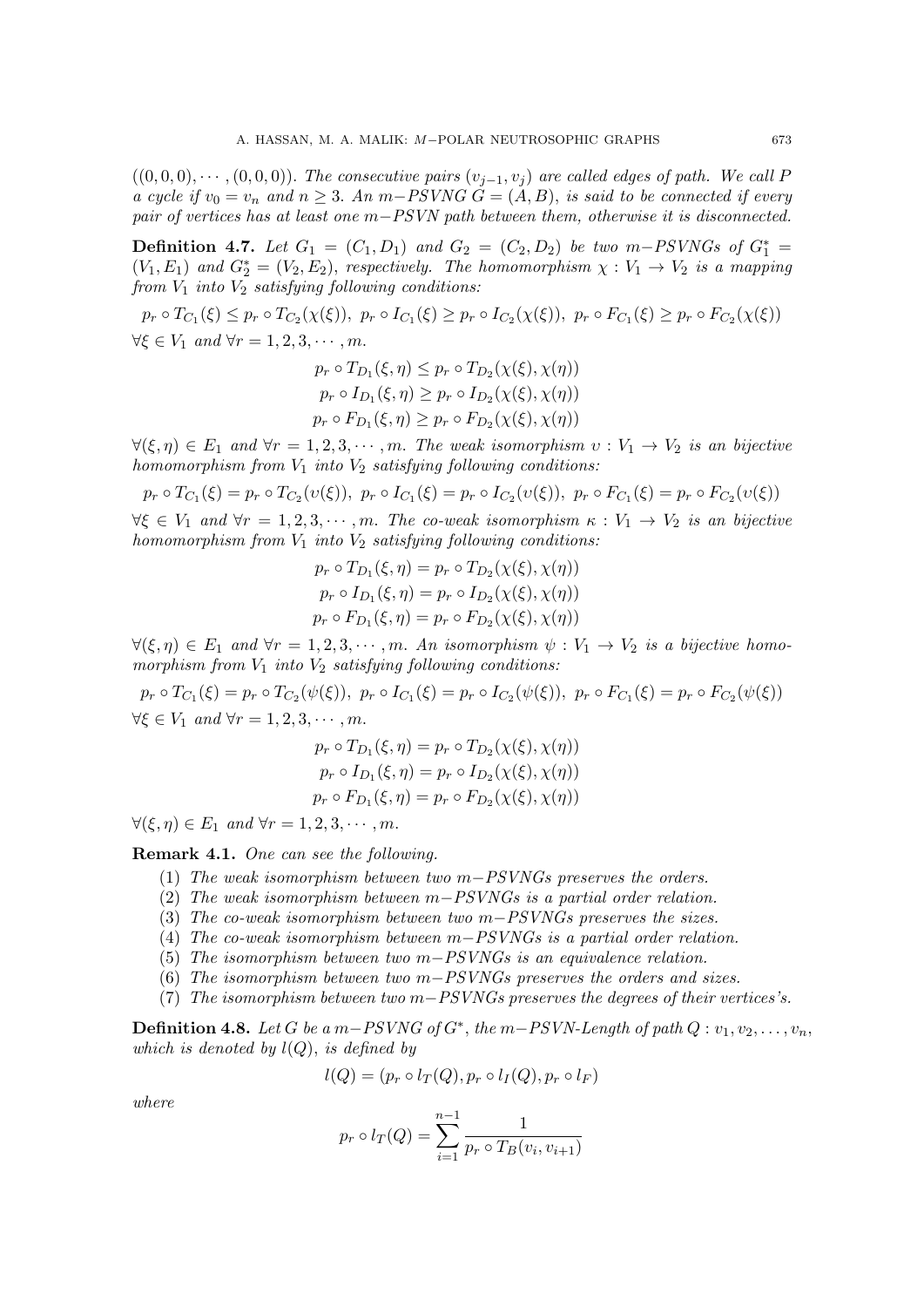$$
p_r \circ l_I(Q) = \sum_{i=1}^{n-1} \frac{1}{p_r \circ I_B(v_i, v_{i+1})}
$$

$$
p_r \circ l_F(Q) = \sum_{i=1}^{n-1} \frac{1}{p_r \circ F_B(v_i, v_{i+1})}
$$

The  $p_r \circ l_T(Q), p_r \circ l_I(Q)$  and  $p_r \circ l_F(Q)$  are called the m-PSVN-T-Length, m-PSVN-I-Length and m−PSVN-F-Length of path Q, respectively. The m−PSVN-Distance between two vertices  $\alpha$  and  $\beta$  in V, which is denoted by  $\delta(\alpha, \beta)$ , is defined by

$$
\delta(\alpha,\beta) = (p_r \circ \delta_T(\alpha,\beta), p_r \circ \delta_I(\alpha,\beta), p_r \circ \delta_F(\alpha,\beta))
$$

where

$$
p_r \circ \delta_T(\alpha, \beta) = \inf(l_T(Q)), \ p_r \circ \delta_I(\alpha, \beta) = \inf(l_I(Q)), \ p_r \circ \delta_F(\alpha, \beta) = \inf(l_F(Q)).
$$

where  $p_r \circ \delta_T(\alpha, \beta), p_r \circ \delta_I(\alpha, \beta)$  and  $p_r \circ \delta_F(\alpha, \beta)$  are called the m-PSVN-T-Distance, m−PSVN-I-Distance and m−PSVN-F-Distance, respectively of any path  $\alpha-\beta$ . The m−PSVN-Eccentricity of  $v_i \in V$ , which is denoted by  $e(v_i)$ , is defined by

$$
e(v_i) = (p_r \circ e_T(v_i), p_r \circ e_T(v_i), p_r \circ e_F(v_i))
$$

where

$$
p_r \circ e_T(v_i) = \sup\{p_r \circ \delta_T(v_i, v_j) : v_j \in V, v_i \neq v_j\}
$$

$$
p_r \circ e_T(v_i) = \inf\{p_r \circ \delta_T(v_i, v_j) : v_j \in V, v_i \neq v_j\}
$$

$$
p_r \circ e_F(v_i) = \inf\{p_r \circ \delta_T(v_i, v_j) : v_j \in V, v_i \neq v_j\}
$$

where  $p_r \circ e_T(v_i)$ ,  $p_r \circ e_I(v_i)$  and  $p_r \circ e_F(v_i)$  are called the m–PSVN-T-Eccentricity, m–PSVN-I-Eccentricity and  $m-PSVN-F-Eccentricity$  of vertex  $v_i$ , respectively. The  $m-PSVN$ -Radius of G, which is denoted by  $r(G)$ , is defined by

$$
r(G) = (p_r \circ r_T(G), p_r \circ r_I(G), p_r \circ r_F(G))
$$

where

$$
p_r \circ r_T(G) = \inf \{ p_r \circ e_T(v_i) : v_i \in V \}
$$

$$
p_r \circ r_I(G) = \inf \{ p_r \circ e_I(v_i) : v_i \in V \}
$$

$$
p_r \circ r_F(G) = \inf \{ p_r \circ e_F(v_i) : v_i \in V \}
$$

where  $p_r \circ r_T(G), p_r \circ r_I(G)$  and  $p_r \circ r_F(G)$  are called the m-PSVN-T-Radius, m-PSVN-I-Radius and m−PSVN-F-Radius, respectively. The m−PSVN-Diameter of G, which is denoted by  $d(G)$ , is defined by

$$
d(G) = (p_r \circ d_T(G), p_r \circ d_I(G), p_r \circ d_F(G))
$$

where

$$
p_r \circ d_T(G) = \sup\{p_r \circ e_T(v_i) : v_i \in V\}
$$

$$
p_r \circ d_I(G) = \sup\{p_r \circ e_I(v_i) : v_i \in V\}
$$

$$
p_r \circ d_F(G) = \sup\{p_r \circ e_F(v_i) : v_i \in V\}
$$

where  $p_r \circ d_T(G)$ ,  $p_r \circ d_I(G)$  and  $p_r \circ d_F(G)$  are called the m–PSVN-T-Diameter, m–PSVN-I-Diameter and m−PSVN-F-Diameter, respectively.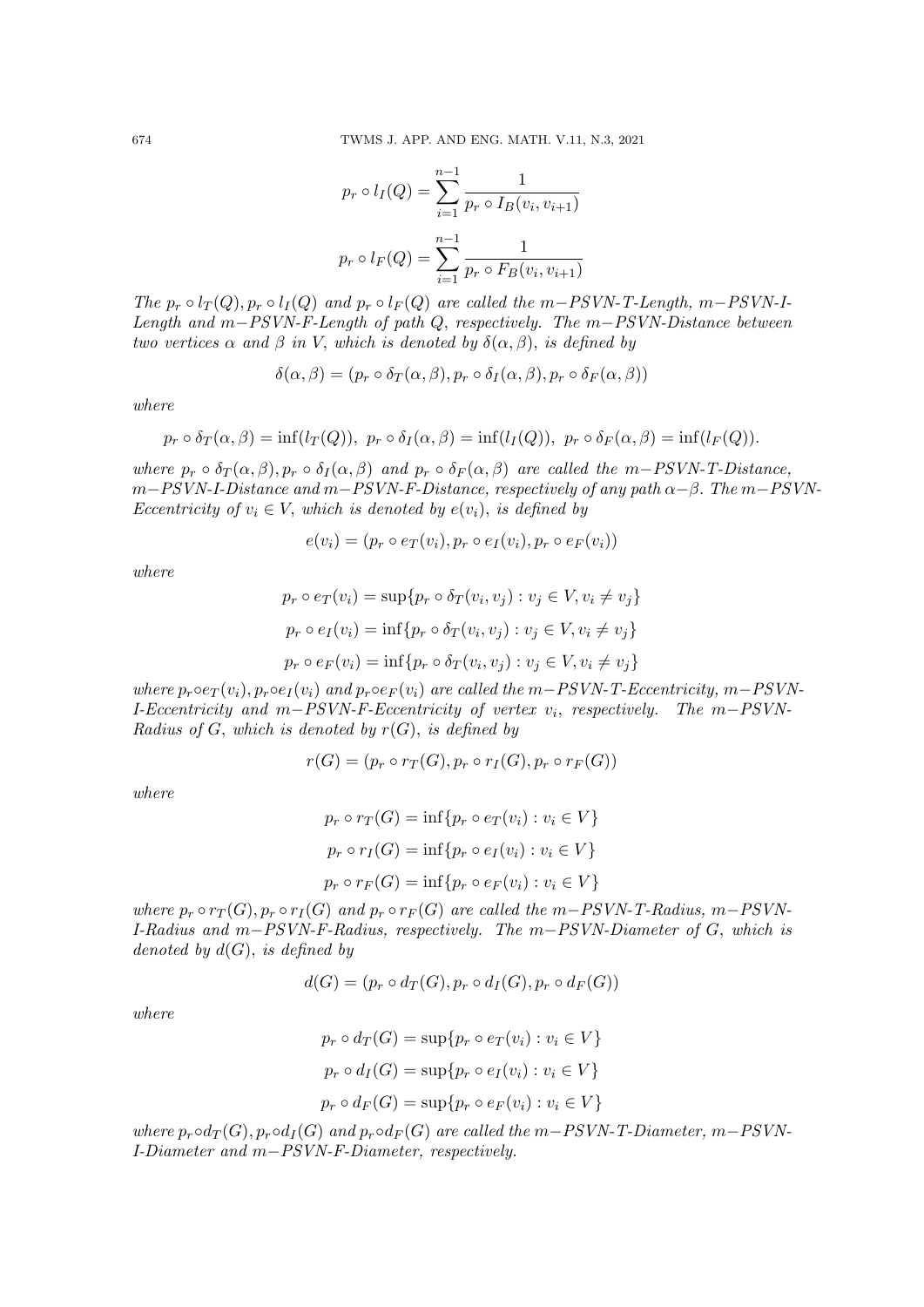Definition 4.9. An m−Polar antipodal single valued neutrosophic graph (mPASVNG)  $A(G) = (Q, R)$  of a m−PSVNG  $G = (A, B)$  is the m−PSVNG in which (a)  $Q = A$  on V. (b) If  $p_r \circ \delta(p, q) = p_r \circ d(G)$ , then (i) If  $(p, q) \in E$ , then  $R = B$  on E. (ii) If  $(p, q) \notin E$ , then

$$
p_r \circ T_R(p,q) = \inf(p_r \circ T_A(p), p_r \circ T_A(q))
$$
  
\n
$$
p_r \circ I_R(p,q) = \sup(p_r \circ I_A(p), p_r \circ I_A(q))
$$
  
\n
$$
p_r \circ F_R(p,q) = \sup(p_r \circ F_A(p), p_r \circ F_A(q))
$$

**Example 4.1.** Consider the crisp graph  $G^* = (V, E)$  of 3-PSVNG  $G = (A, B)$ , the 3-PSVNSs A and B of  $V = \{\xi, \eta, \zeta\}$  and  $E = \{(\xi, \eta), (\eta, \zeta)(\zeta, \xi)\}\$ are defined in Table. 1.

| $p_1 \circ A$ | $p_1 \circ T_A$ | $p_1 \circ I_A$ | $p_1 \circ F_A$ | $p_1 \circ B$  | $p_1 \circ T_B$ | $p_1 \circ I_B$ | $p_1 \circ F_B$ |
|---------------|-----------------|-----------------|-----------------|----------------|-----------------|-----------------|-----------------|
| ξ             | 1/5             | 1/4             | 1/3             | $(\xi, \eta)$  | 1/7             | 1/2             | 1/3             |
| $\eta$        | 1/7             | 1/2             | 1/5             | $(\eta,\zeta)$ | 1/7             | 1/2             | 1/5             |
|               | 1/4             | 1/6             | 1/8             | $(\zeta,\xi)$  | 1/5             | 1/4             | 1/3             |
| $p_2 \circ A$ | $p_2 \circ T_A$ | $p_2 \circ I_A$ | $p_2 \circ F_A$ | $p_2 \circ B$  | $p_2 \circ T_B$ | $p_2 \circ I_B$ | $p_2 \circ F_B$ |
| ξ             | 1/4             | 1/6             | 1/2             | $(\xi, \eta)$  | 1/4             | 1/5             | 1/2             |
| $\eta$        | 1/3             | 1/5             | 1/3             | $(\eta,\zeta)$ | 1/3             | 1/5             | 1/3             |
|               | 1/2             | 1/8             | 1/7             | $(\zeta,\xi)$  | 1/4             | 1/6             | 1/2             |
| $p_3 \circ A$ | $p_3 \circ T_A$ | $p_3 \circ I_A$ | $p_3 \circ F_A$ | $p_3 \circ B$  | $p_3 \circ T_B$ | $p_3 \circ I_B$ | $p_3 \circ F_B$ |
| ξ             | 1/3             | 1/2             | 1/6             | $(\xi, \eta)$  | 1/8             | 1/2             | 1/6             |
| $\eta$        | 1/8             | 1/3             | 1/7             | $(\eta,\zeta)$ | 1/8             | 1/3             | 1/3             |
|               | 1/6             | 1/5             | 1/3             | $(\zeta,\xi)$  | 1/6             | 1/2             | 1/3             |

Table 1. 3-PSVNSs of 3-PSVNG

By calculations 3-PSVNSs of 3-PASVNG, which are defined in Table. 2.

| $p_1 \circ Q$ | $p_1 \circ T_Q$ | $p_1 \circ I_A$ | $p_1 \circ F_Q$ | $p_1 \circ R$   | $p_1 \circ T_R$ | $p_1 \circ I_R$        | $p_1 \circ F_R$ |
|---------------|-----------------|-----------------|-----------------|-----------------|-----------------|------------------------|-----------------|
|               | 1/5             | 1/4             | 1/3             | $(\xi, \eta)$   | 1/7             | 1/2                    | 1/3             |
|               | 1/7             | 1/2             | 1/5             | $(\eta,\zeta)$  |                 |                        |                 |
|               | 1/4             | 1/6             | 1/8             | $(\zeta,\xi)$   |                 |                        |                 |
| $p_2 \circ Q$ | $p_2 \circ T_Q$ | $p_2 \circ I_A$ | $p_2 \circ F_Q$ | $p_2 \circ R$   | $p_2 \circ T_R$ | $\circ$ $I_R$<br>$p_2$ | $p_2 \circ F_R$ |
|               | 1/4             | 1/6             | 1/2             | $(\xi, \eta)$   | 1/4             | 1/5                    | 1/2             |
|               | 1/3             | 1/5             | 1/3             | $(\eta,\zeta)$  |                 |                        |                 |
|               | 1/2             | 1/8             | 1/7             | $(\zeta,\xi)$   |                 |                        |                 |
| $p_3 \circ Q$ | $p_3 \circ T_Q$ | $p_3 \circ I_A$ | $p_3 \circ F_Q$ | $p_3 \circ R$   | $p_3 \circ T_R$ | $p_3 \circ I_R$        | $p_3 \circ F_R$ |
|               | 1/3             | 1/2             | 1/6             | $(\xi, \eta)$   |                 |                        |                 |
|               | 1/8             | 1/3             | 1/7             | $(\eta,\zeta)$  |                 |                        |                 |
|               | /6              | 1/5             | 1/3             | $(\mathcal{E})$ |                 |                        |                 |

|  | TABLE 2. 3-PSVNSs of 3-PASVNG |
|--|-------------------------------|
|  |                               |

**Definition 4.10.** An eccentric m−PSVNG  $G_e = (Q, R)$  of a m−PSVNG  $G = (A, B)$ , which is the  $m-PSVNG$ , is defined by (a)  $Q = A$  on V. (b) If

$$
p_r \circ \delta_T(\alpha, \beta) = \inf(p_r \circ e_T(\alpha), p_r \circ e_T(\beta))
$$

$$
p_r \circ \delta_I(\alpha, \beta) = \sup(p_r \circ e_I(\alpha), p_r \circ e_I(\beta))
$$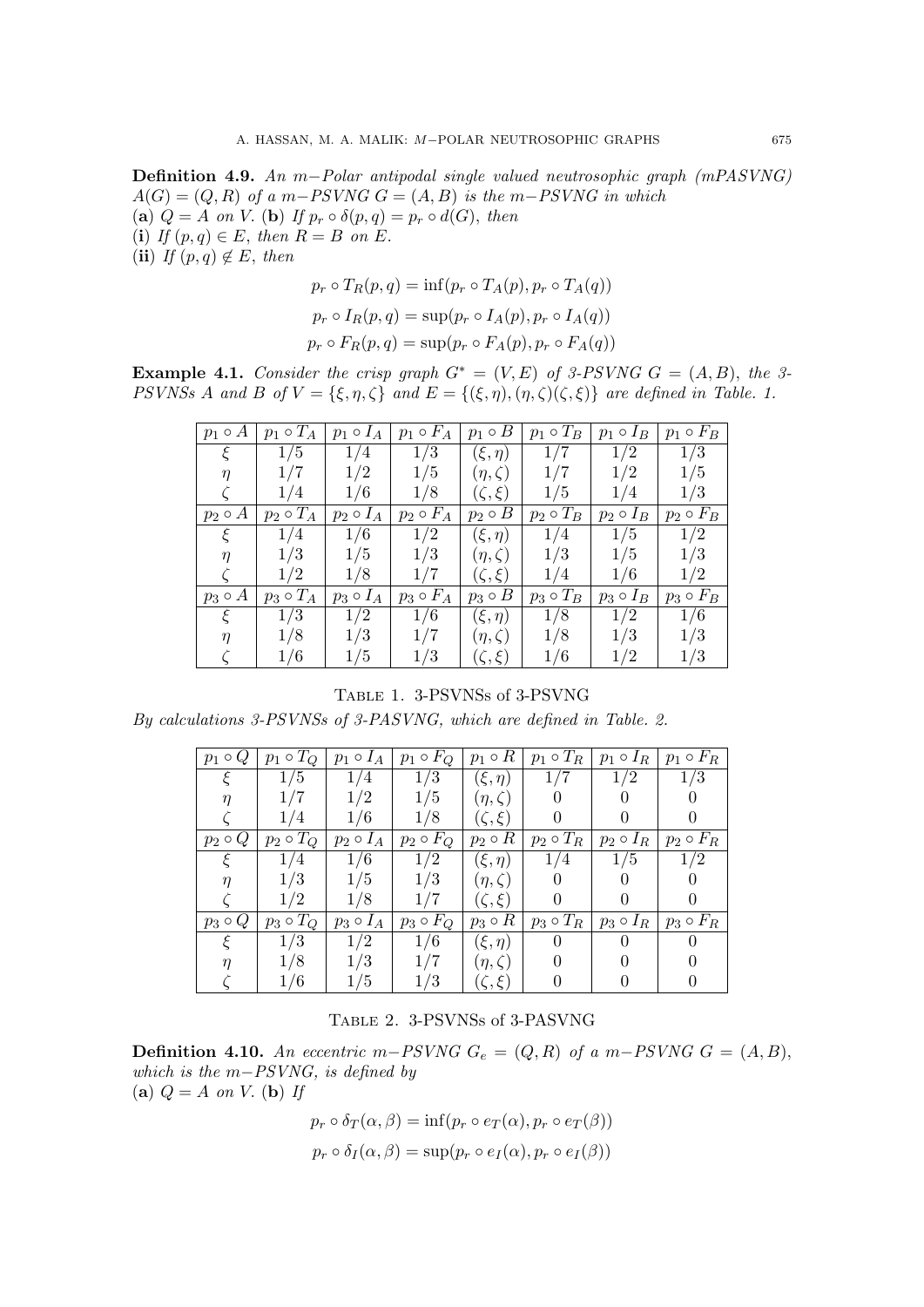$p_r \circ \delta_F(\alpha, \beta) = \sup(p_r \circ e_F(\alpha), p_r \circ e_F(\beta))$ 

then

(i) If  $(\alpha, \beta) \in E$ , then  $R = B$  on E. (ii) If  $(\alpha, \beta) \notin E$ , then

$$
p_r \circ T_Q(\alpha, \beta) = \inf (p_r \circ T_A(\alpha), p_r \circ T_A(\beta))
$$
  

$$
p_r \circ I_Q(\alpha, \beta) = \sup (p_r \circ I_A(\alpha), p_r \circ I_A(\beta))
$$
  

$$
p_r \circ F_Q(\alpha, \beta) = \sup (p_r \circ F_A(\alpha), p_r \circ F_A(\beta))
$$

(c) Otherwise  $R = O = (0, \dots, 0)$ .

**Example 4.2.** Consider the 3-PSVNG  $G = (A, B)$  of  $G^* = (V, E)$ , which is given in Example. 4.1. By calculations 3-PSVNSs of eccentrc 3-PSVNG are given in Table. 3.

| $p_1 \circ Q$    | $p_1 \circ T_Q$ | $p_1 \circ I_A$ | $p_1 \circ F_Q$ | $p_1 \circ R$  | $p_1 \circ T_R$ | $p_1 \circ I_R$ | $p_1 \circ F_R$ |
|------------------|-----------------|-----------------|-----------------|----------------|-----------------|-----------------|-----------------|
|                  | 1/5             | 1/4             | 1/3             | $(\xi, \eta)$  | 1/7             | 1/2             | 1/3             |
|                  | 1/7             | 1/2             | 1/5             | $(\eta,\zeta)$ | 1/7             | 1/2             |                 |
|                  | 1/4             | 1/6             | 1/8             | $(\zeta,\xi)$  |                 |                 | 1/3             |
| Q<br>$p_2 \circ$ | $p_2 \circ T_Q$ | $p_2 \circ I_A$ | $p_2 \circ F_Q$ | $p_2 \circ R$  | $p_2 \circ T_R$ | $p_2 \circ I_R$ | $p_2 \circ F_R$ |
|                  | 1/4             | 1/6             | 1/2             | $(\xi, \eta)$  |                 |                 |                 |
| п                | 1/3             | 1/5             | 1/3             | $(\eta,\zeta)$ |                 |                 | 1/3             |
|                  | 1/2             | 1/8             | 1/7             | $(\zeta,\xi)$  |                 |                 |                 |
| $p_3 \circ Q$    | $p_3 \circ T_Q$ | $p_3 \circ I_A$ | $p_3 \circ F_Q$ | $p_3 \circ R$  | $p_3 \circ T_R$ | $p_3 \circ I_R$ | $p_3 \circ F_R$ |
|                  | 1/3             | 1/2             | 1/6             | $(\xi, \eta)$  | 1/8             | 1/2             |                 |
|                  | 1/8             | 1/3             |                 | $(\eta,\zeta)$ | 1/8             |                 | 1/3             |
|                  | 1/6             | 1/5             | 1/3             | $(\zeta,\xi)$  |                 | 1/2             | 1/3             |

Table 3. 3-PSVNSs of eccentric 3-PSVNG

**Proposition 4.1.** The m–PASVNG of the m–PSVNG is the generalization of m–Polar antipodal bipolar fuzzy graph and m−Polar antipodal intuitionistic bipolar fuzzy graph.

**Proposition 4.2.** The eccentric m−PSVNG is the generalization of m–Polar eccentric bipolar fuzzy graph and eccentric m−Polar intuitionistic bipolar fuzzy graph.

**Proposition 4.3.** The  $A(G)$  is always a m–PSVN subgraph of  $G_e$ . For a complete  $m-PSVNG G = (C, D), A(G)$  is same as  $G_e$  and they are  $m-PSVN$  subgraphs of G.

**Definition 4.11.** The connected  $m-PSVMG G = (X, Y)$  is distance regular  $m-PSVNG$ , whenever

$$
p_r \circ \delta(x, y) = k_r = (k_{1r}, k_{2r}, k_{3r})
$$

 $\forall x, y \in V.$ 

**Theorem 4.1.** For the complete m–PSVNG  $G = (A, B)$  where A be constant m–PSVNS then  $G$  and  $A(G)$  are isomorphic.

*Proof.* Since A is constant function, that is  $A(x) = c_r = (c_{1r}, c_{2r}, c_{3r})$  where  $c_{1r}, c_{2r}$ , and  $c_{3r}$  are constants, hence  $p_r \circ \delta(p,q) = d_r = (d_{1r}, d_{2r}, d_{3r}) \forall p,q \in V$ , therefore eccentricity  $p_r \circ e(\alpha) = d_r = (d_{1r}, d_{2r}, d_{3r}) \ \forall \alpha \in V$ . Hence  $p_r \circ d(G) = d_r = (d_{1r}, d_{2r}, d_{3r}) = \delta(\alpha, \beta)$  $\forall \alpha \in V$ . Thus adjacency between every two vertices in  $A(G)$  such that (i)  $Q = A$  on V. (ii) Since  $\alpha$  and  $\beta$  are neighbors in G, hence  $R = B$  on E. Therefore G is isomorphic to  $A(G)$ .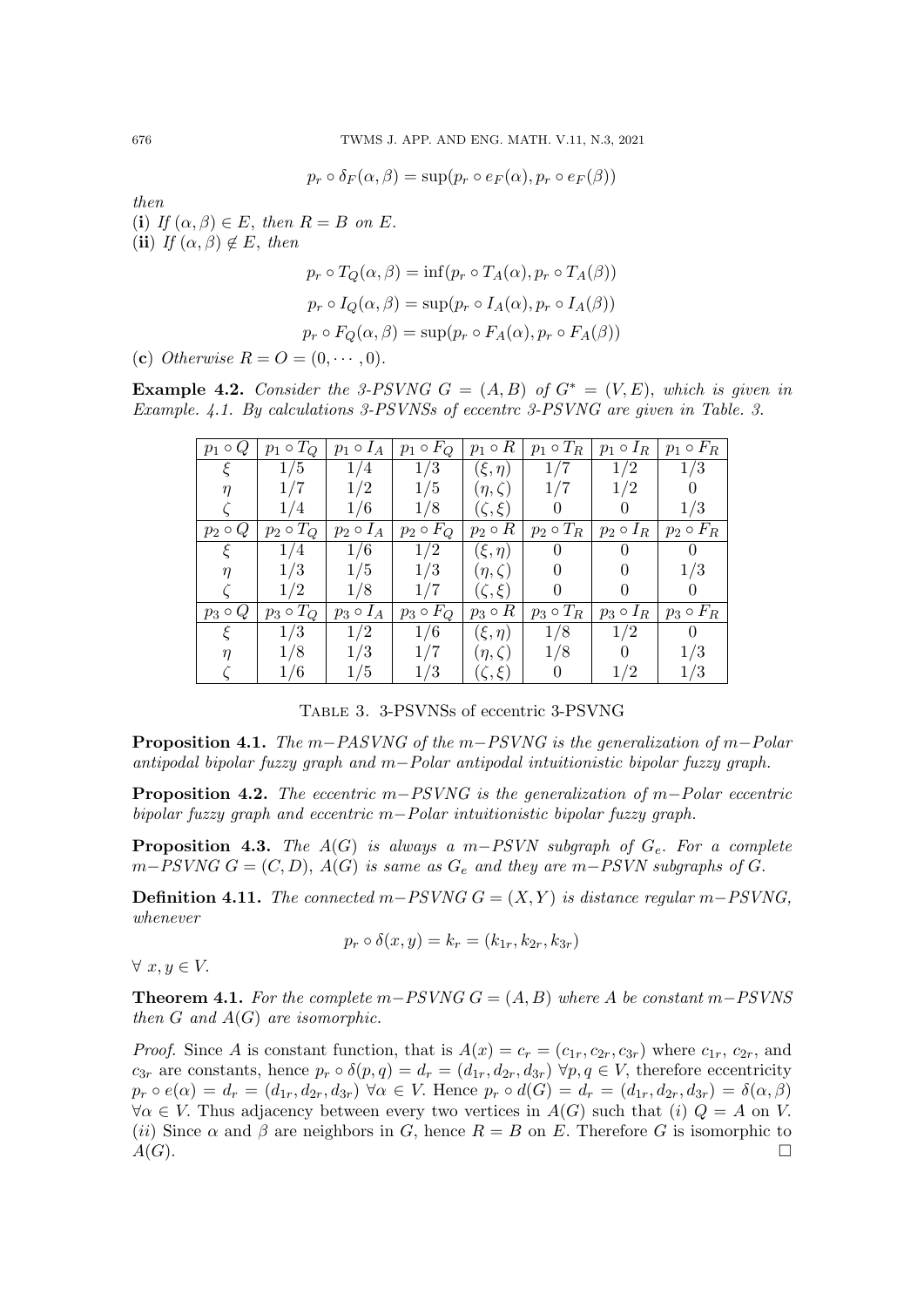**Theorem 4.2.** If  $G_1 = (A_1, B_1)$  and  $G_2 = (A_2, B_2)$  are isomorphic m–PSVNGs, then so  $A(G_1)$  and  $A(G_2)$ .

*Proof.* By hypothesis there is an isomorphism  $\tau$  between them preserves the weights of edges. Hence if vertex  $\alpha$  has maximum T-eccentricity, minimum I-eccentricity, minimum F-eccentricity in  $G_1$ , then  $\tau(\alpha)$  has maximum T-eccentricity, minimum I-eccentricity and minimum F-eccentricity in  $G_2$ , so  $G_1$  and  $G_2$  will have same diameter. If distance between  $\alpha$  and  $\beta$  is  $k_r = (k_{1r}, k_{2r}, k_{3r})$  in  $G_1$ , then  $p_r \circ \tau(\alpha)$  and  $p_r \circ \tau(\beta)$  will also have their distance as  $k_r$  in  $G_2$ , since  $\tau$  is a bijective function between  $A(G_1)$  and  $A(G_2)$  with  $p_r \circ Q_1(\alpha) =$  $p_r \circ A_1(\alpha) = p_r \circ A_2(\alpha) = p_r \circ Q_2(\alpha) \,\forall \alpha \in V_1 \text{ and } (i) \text{ If } (\alpha, \beta) \in E_1 \text{, then } p_r \circ R_1 = p_r \circ B_1.$ (*ii*) If  $(\alpha, \beta) \notin E_1$ , then

$$
p_r \circ T_{R_1}(\alpha, \beta) = \inf(p_r \circ T_{A_1}(\alpha), p_r \circ T_{A_1}(\beta))
$$
  

$$
p_r \circ I_{R_1}(\alpha, \beta) = \sup(p_r \circ I_{A_1}(\alpha), p_r \circ I_{A_1}(\beta))
$$
  

$$
p_r \circ F_{R_1}(\alpha, \beta) = \sup(p_r \circ F_{A_1}(\alpha), p_r \circ F_{A_1}(\beta))
$$

Since  $\tau : G_1 \to G_2$  is an isomorphism, so if  $(\alpha, \beta) \in E_1$  this implies  $p_r \circ R_1(\alpha, \beta) =$  $p_r \circ R_2(\tau(\alpha), \tau(\beta))$ , if  $(\alpha, \beta) \notin E_1$ , then

$$
p_r \circ T_{R_1}(\alpha, \beta) = \inf (p_r \circ \tau(\alpha), p_r \circ \tau(\beta))
$$
  

$$
p_r \circ I_{R_1}(\alpha, \beta) = \sup (p_r \circ \tau(\alpha), p_r \circ \tau(\beta))
$$
  

$$
p_r \circ F_{R_1}(\alpha, \beta) = \sup (p_r \circ \tau(\alpha), p_r \circ \tau(\beta))
$$

Therefore we conclude that  $p_r \circ R_1(\alpha, \beta) = p_r \circ R_2(\tau(\alpha), \tau(\beta)).$ 

**Theorem 4.3.** Let  $G_1 = (A_1, B_1)$  and  $G_2 = (A_2, B_2)$  be two connected m–PSVNGs, If  $G_1$  and  $G_2$  are co-weak isomorphic, then  $A(G_1)$  is homomorphic to  $A(G_2)$ .

**Theorem 4.4.** Let  $G_1 = (A_1, B_1)$  and  $G_2 = (A_2, B_2)$  be two complete m–PSVNGs, if  $G_1$ is co-weak isomorphic to  $G_2$ , then  $A(G_1)$  is co-weak isomorphic to  $A(G_2)$ .

**Definition 4.12.** A vertex  $v_i \in V$  is said to be a central vertex if  $p_r \circ r(G) = p_r \circ e(v_i)$ . The set of all central vertices of a m−PSVNG G is  $C(G)$ , G is said to be self centered  $m-PSVNG$  whenever  $p_r \circ r(G) = p_r \circ e(v_i) \ \forall v_i \in V$ .

**Example 4.3.** The 3-PSVNG  $G = (A, B)$  of  $G^*$ , which is given in Example 3.1 is a self centered 3-PSVNG.

**Remark 4.2.** Every complete m–PSVNG  $G = (A, B)$  is a self centered m–PSVNG.

Remark 4.3. In general converse part does not hold of Remark 4.2.

**Example 4.4.** Consider a crisp graph  $G^* = (V, E)$ , of 3-PSVNG  $G = (A, B)$ , the 3-PSVNSs A and B of V and E, which are defined in Table. 4. Here G is self centered 3-PSVNG, but G is not complete 3-PSVNG.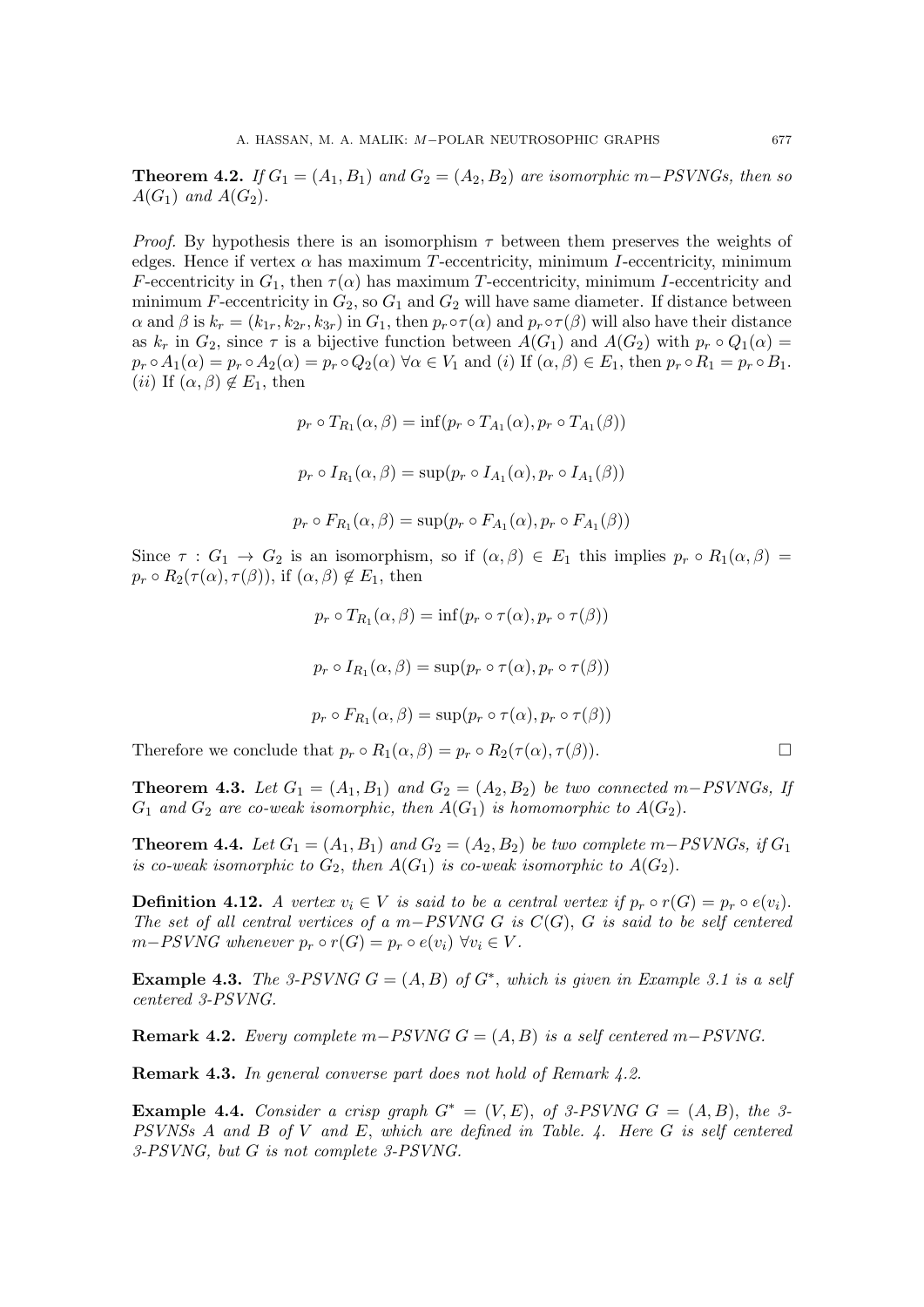| $p_1 \circ A$ | $p_1 \circ T_A$ | $p_1 \circ I_A$ | $p_1 \circ F_A$ | $p_1 \circ B$     | $p_1 \circ T_B$ | $p_1 \circ I_B$ | $p_1 \circ F_B$ |
|---------------|-----------------|-----------------|-----------------|-------------------|-----------------|-----------------|-----------------|
| $\alpha$      | 1/5             | 1/3             | 1/3             | $(\alpha, \beta)$ | 1/6             | 1/3             | 1/2             |
| $\beta$       | 1/5             | 1/5             | 1/5             | $(\beta, \gamma)$ | 1/5             | 1/3             | 1/2             |
| $\gamma$      | 1/3             | 1/6             | 1/6             | $(\gamma,\xi)$    | 1/6             | 1/3             | 1/2             |
| $\xi$         | 1/4             | 1/4             | 1/4             | $(\xi,\alpha)$    | 1/5             | 1/3             | 1/2             |
| $p_2 \circ A$ | $p_2 \circ T_A$ | $p_2 \circ I_A$ | $p_2 \circ F_A$ | $p_2 \circ B$     | $p_2 \circ T_B$ | $p_2 \circ I_B$ | $p_2 \circ F_B$ |
| $\alpha$      | 1/4             | 1/5             | 1/6             | $(\alpha, \beta)$ | 1/4             | 1/4             | 1/6             |
| $\beta$       | 1/3             | 1/4             | 1/7             | $(\beta, \gamma)$ | 1/3             | 1/3             | 1/3             |
| $\gamma$      | 1/2             | 1/3             | 1/3             | $(\gamma,\xi)$    | 1/6             | 1/2             | 1/2             |
| ξ             | 1/6             | 1/2             | 1/2             | $(\xi,\alpha)$    | 1/6             | 1/2             | 1/2             |
| $p_3 \circ A$ | $p_3 \circ T_A$ | $p_3 \circ I_A$ | $p_3 \circ F_A$ | $p_3 \circ B$     | $p_3 \circ T_B$ | $p_3 \circ I_B$ | $p_3 \circ F_B$ |
| $\alpha$      | 1/2             | 1/7             | 1/8             | $(\alpha, \beta)$ | 1/6             | 1/2             | 1/7             |
| $\beta$       | 1/6             | 1/2             | 1/7             | $(\beta, \gamma)$ | 1/6             | 1/2             | 1/4             |
| $\gamma$      | 1/3             | 1/9             | 1/4             | $(\gamma,\xi)$    | 1/5             | 1/7             | 1/3             |
| ξ             | 1/5             | 1/7             | 1/3             | $(\xi,\alpha)$    | 1/5             | 1/7             | 1/3             |

Table 4. 3-PSVNSs of self centered 3-PSVNG

**Remark 4.4.** The m–PSVNG  $G = (A, B)$  is self centered m–PSVNG if and only if  $p_r \circ d(G) = p_r \circ r(G).$ 

**Theorem 4.5.** Let  $H = (A', B')$  be self centered m–PSVNG, then there exists a m–PSVNG  $G = (A, B)$  for which  $\langle C(G) \rangle$  and H are isomorphic. Further  $2(p_r \circ r(G)) = p_r \circ d(G)$ .

*Proof.* Let  $p_r \circ d_T(H) = l_r, p_r \circ d_I(H) = m_r$ , and  $p_r \circ d_F(H) = n_r$  next take two vertices  $v_i, v_j \in V$  with  $p_r \circ T_A(v_i) = p_r \circ T_A(v_j) = \frac{1}{l_r}, p_r \circ I_A(v_i) = p_r \circ I_A(v_j) = \frac{1}{2m_r}, p_r \circ I_A(v_j) = \frac{1}{l_r}$  $F_A(v_i) = p_r \circ F_A(v_j) = \frac{1}{2n_r}$  and all the vertices of H are neighbors to both  $v_i$  and  $v_j$  with  $p_r \circ T_B(v_i, v_k) = p_r \circ T_B(v_j, v_k) = \frac{1}{l_r}, p_r \circ I_B(v_i, v_k) = p_r \circ I_B(v_j, v_k) = \frac{1}{2m_r}, p_r \circ F_B(v_i, v_k) =$  $p_r \circ F_B(v_j, v_k) = \frac{1}{2n_r} \ \forall v_k \in V'.$  Next put  $p_r \circ T_A = p_r \circ T_{A'}$ ,  $p_r \circ I_A = p_r \circ I_{A'}$  and  $p_r \circ F_A =$  $p_r \circ F_{A'}$  for all vertices's in H and  $p_r \circ T_B = p_r \circ T_{B'}$ ,  $p_r \circ I_B = p_r \circ I_{B'}$  and  $p_r \circ F_B = p_r \circ F_{B'}$  $\forall \alpha \beta \in E(H)$ . If possible  $p_r \circ T_A(v_i) > p_r \circ T_A(v_k)$  for at least one vertex  $v_k \in V$ , then 1  $\frac{1}{l_r}$  >  $p_r \circ T_A(v_k)$  that is  $l_r < \frac{1}{p_r \circ T_A(v_k)} \leq \frac{1}{p_r \circ T_B(v_k)}$  $\frac{1}{p_r \circ T_B(v_k, v_l)}$  this holds  $\forall v_l \in V'$  because H is  $m-\text{PSVNG}$ , thus  $\frac{1}{p_r \circ T_B(v_k, v_l)} > l_r \ \forall v_k \in V'$  which contradict to fact  $p_r \circ d_T(H) = l_r$ , therefore  $p_r \circ T_A(v_i) \leq T_A(v_k)$   $\forall v_k \in V'$  and  $p_r \circ T_B(v_i, v_k) \leq \inf (p_r \circ T_{Ai}, p_r \circ T_{Ak}) = \frac{1}{k}$ similarly  $p_r \circ T_A(v_i) \leq T_A(v_k)$   $\forall v_k \in V$  and  $p_r \circ T_B(v_i, v_k) \leq \min(p_r \circ T_{Ai}, p_r \circ T_{Ai}) = \frac{1}{l_r}$ <br>similarly  $p_r \circ T_B(v_j, v_k) \leq \inf(p_r \circ T_{Ai}, p_r \circ T_{Ak}) = \frac{1}{l_r}$   $\forall v_k \in V$ , note that  $p_r \circ I_A(v_i) \geq$  $p_r \circ I_A(v_k)$  and  $p_r \circ I_A(v_j) \geq p_r \circ I_A(v_k)$   $\forall v_k \in V'$  since  $p_r \circ d_I(H) = m_r$ , therefore  $p_r \circ I_B(v_i, v_k) \ge \sup(p_r \circ I_{Ai}, p_r \circ I_{Ak}) = \frac{1}{2m_r}$ , similarly  $p_r \circ I_B(v_j, v_k) \ge \sup(p_r \circ I_{Aj}, p_r \circ I_{Aaj})$  $I_{Ak}) = \frac{1}{2m_r} \ \forall v_k \in V,$ ' similarly  $p_r \circ F_A(v_i) \geq p_r \circ F_A(v_k)$  and  $p_r \circ F_A(v_j) \geq p_r \circ F_A(v_k)$  $\forall v_k \in V, \text{ since } p_r \circ d_F(H) = n_r, \text{ therefore } p_r \circ F_B(v_i, v_k) \le \sup(p_r \circ F_{Ai}, p_r \circ F_{Ak}) = \frac{1}{2n_r},$ similarly  $p_r \circ F_B(v_j, v_k) \ge \sup(p_r \circ F_{Aj}, p_r \circ F_{Ak}) = \frac{1}{2n_r} \ \forall v_k \in V'$ . Hence G is  $m-\text{PSVNG}$ . Also  $p_r \circ e_T(v_k) = l_r \ \forall v_k \in V'$  and  $p_r \circ e_T(v_i) = p_r \circ e_T(v_j) = \frac{1}{p_r \circ T_B(v_i, v_k)} + \frac{1}{p_r \circ T_B(v_i, v_k)} = 2l_r$  $p_r \circ r_T(G) = l_r, p_r \circ d_T(G) = 2l_r.$  Next  $p_r \circ e_I(v_k) = m_r \,\,\forall v_k \in V'$  and  $p_r \circ e_I(v_i) =$  $p_r \circ e_I(v_j) = \frac{1}{p_r \circ I_B(v_l, v_k)} = 2m_r, p_r \circ r_I(G) = m_r, p_r \circ d_I(G) = 2m_r.$  Similarly  $p_r \circ e_F(v_k) = n_r$  $\forall v_k \in V'$  and  $p_r \circ e_F(v_i) = p_r \circ e_F(v_j) = \frac{1}{p_r \circ F_B(v_i, v_k)} = 2n_r$ ,  $p_r \circ r_F(G) = n_r$ ,  $p_r \circ d_F(G) =$  $2n_r$ .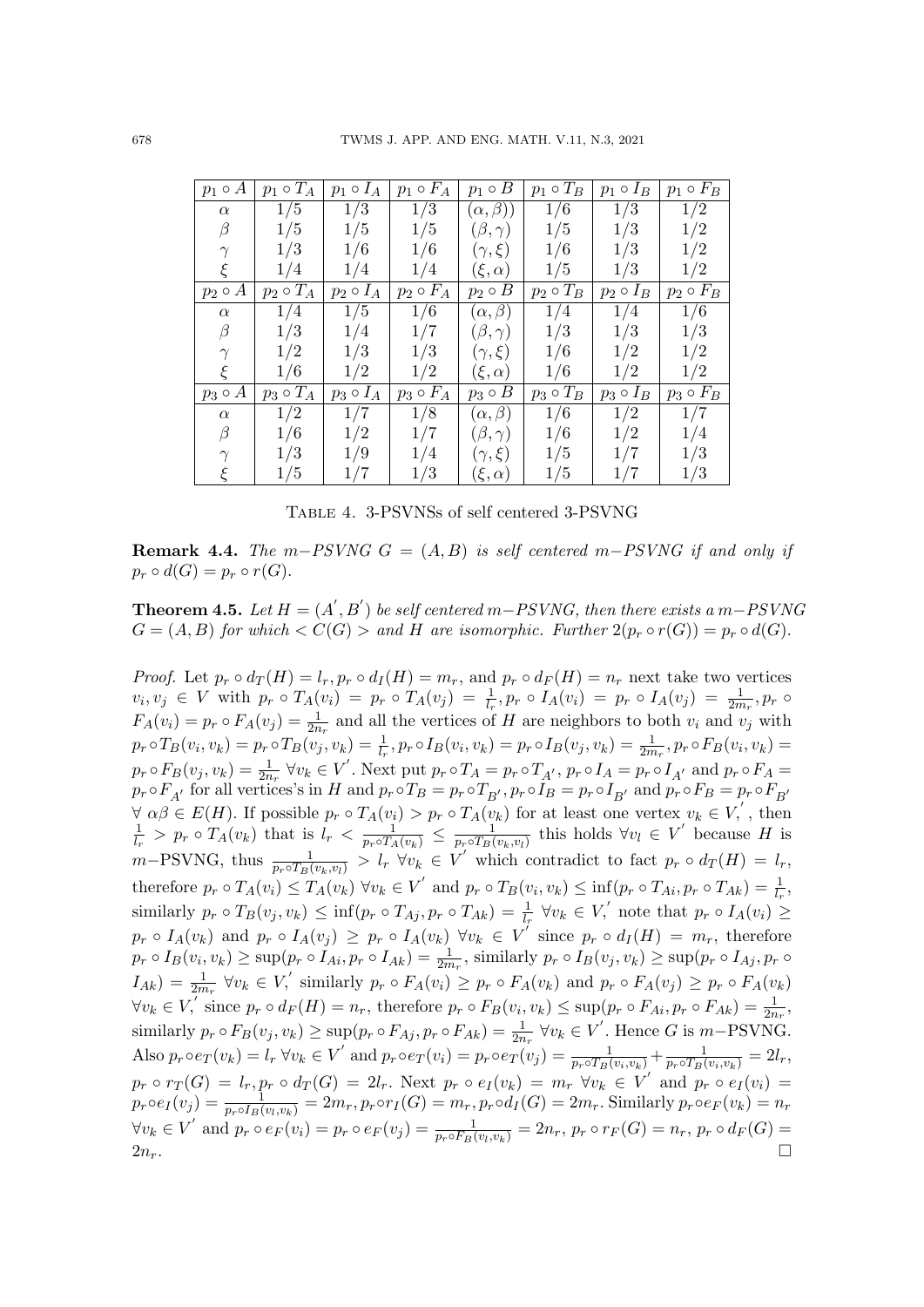**Definition 4.13.** The status of vertex  $\xi$ , which is denoted by  $S(\xi)$ , is defined by

$$
S(\xi) = (p_r \circ S_T(\xi), p_r \circ S_I(\xi), p_r \circ S_F(\xi))
$$

where

$$
p_r \circ S_T(\xi) = \sum_{\eta \in V} p_r \circ \delta_T(\xi, \eta), \ p_r \circ S_I(\xi) = \sum_{\eta \in V} p_r \circ \delta_I(\xi, \eta), \ p_r \circ S_F(\xi) = \sum_{\eta \in V} p_r \circ \delta_F(\xi, \eta)
$$

where  $p_r \circ S_T(\xi)$ ,  $p_r \circ S_I(\xi)$  and  $p_r \circ S_F(\xi)$  are called m–PSVN-T-status, m–PSVN-I-status and m–PSVN-F-status of the vertex  $\xi$ , respectively. The connected m–PSVNG is called self median m−PSVNG, if every vertex has the same status.

**Remark 4.5.** Let  $G = (C, D)$  be a connected m–PSVNG of  $G^*$ , which is an even cycle, then G is self median m−PSVNG, if alternative edges have same truth, indeterminacy and falsity membership values.

Example 4.5. The 3-PSVNG which is given in Example 4.4 is also self median 3-PSVNG.

#### 5. Conclusion

In this paper, we discussed the special classes of SVNGs, antipodal SVNGs, eccentric SVNGs, self centered SVNGs and self-median SVNGs of the given SVNGs. We also investigated isomorphism properties on antipodal SVNGs. Next, we generalize into the  $m-\text{Polar}$ single valued neutrosophic graph which is the generalization of  $m-Polar fuzzy$ ,  $m-Polar$ intuitionistic fuzzy, m−Polar bipolar fuzzy, m−Polar bipolar intuitionistic fuzzy graphs. The m–PSVNGs gives more flexibility than BSVNGs. The m–PSVNGs have many applications in path problems, networks and computer science. The concept of  $m-Polar$  antipodal SVNG, eccentric m−PSVNG, self centered m−PSVNG and self median m−PSVNG of the given m−PSVNG introduced here. The weak isomorphism, co weak isomorphism and isomorphism properties of antipodal  $m-PSV\overline{N}G$ , eccentric  $m-PSV\overline{N}G$  and self centered m−PSVNG discussed in this article.

#### **REFERENCES**

- [1] Broumi, S., Talea, M., Bakali, A., Smarandache, F., Vladareanu, L., (2016), Single valued neutrosophic graphs, Journal of New Theory, Article, pp. 86-101.
- [2] Broumi, S., Talea, M., Bakali, A., Smarandache, F., (2016), Isolated Single Valued Neutrosophic Graphs, Neutrosophic Sets and Systems, 11(1), pp. 74-78.
- [3] Broumi, S., Talea, M., Bakali, A., Smarandache, F., Vladareanu, L., (2016), Computation of shortest path problem in a network with SV-Trapezoidal neutrosophic numbers, proceedings of the 2016 International Conference on Advanced Mechatronic Systems, Melbourne, Australia, pp. 417-422.
- [4] Hassan, A. and Malik, M. A., (2020), The classes of Bipolar single valued neutrosophic graphs, TWMS J. App. Eng. Math., 10 (3), pp. 547-567.
- [5] Hassan, A. and Malik, M. A., (2018), Generalized neutrosophic hypergraphs, TWMS J. App. Eng. Math., 8 (2), pp. 341-352.
- [6] Hassan. A. and Malik, M. A., (2020), Generalized bipolar neutrosophic hypergraphs, TWMS J. App. Eng. Math., 10 (4), pp. 827-845.
- [7] S. Nasir, (2016), Some Studies in Neutrosophic Graphs, Neutrosophic Sets and Systems, 12 (1), pp. 54-64.
- [8] Broumi, S., Talea, M., Bakali, A., Smarandache, F., (2016), Applying Dijkstra algorithm for solving neutrosophic shortest path problem, Proceedings of the 2016 International Conference on Advanced Mechatronic Systems, Melbourne, Australia, pp.412-416.
- [9] Broumi, S., Talea, M., Bakali, A., Smarandache, F. and Ali, M., (2016), Shortest path problem under bipolar neutrosphic setting, Applied Mechanics and Materials, 859 (1), pp. 59-66.
- [10] Wang, H., Smarandache, F., Zhang, Y. and Sunderraman, R., (2010), Single valued neutrosophic Sets, Multisspace and Multistructure, (4), pp. 410-413.